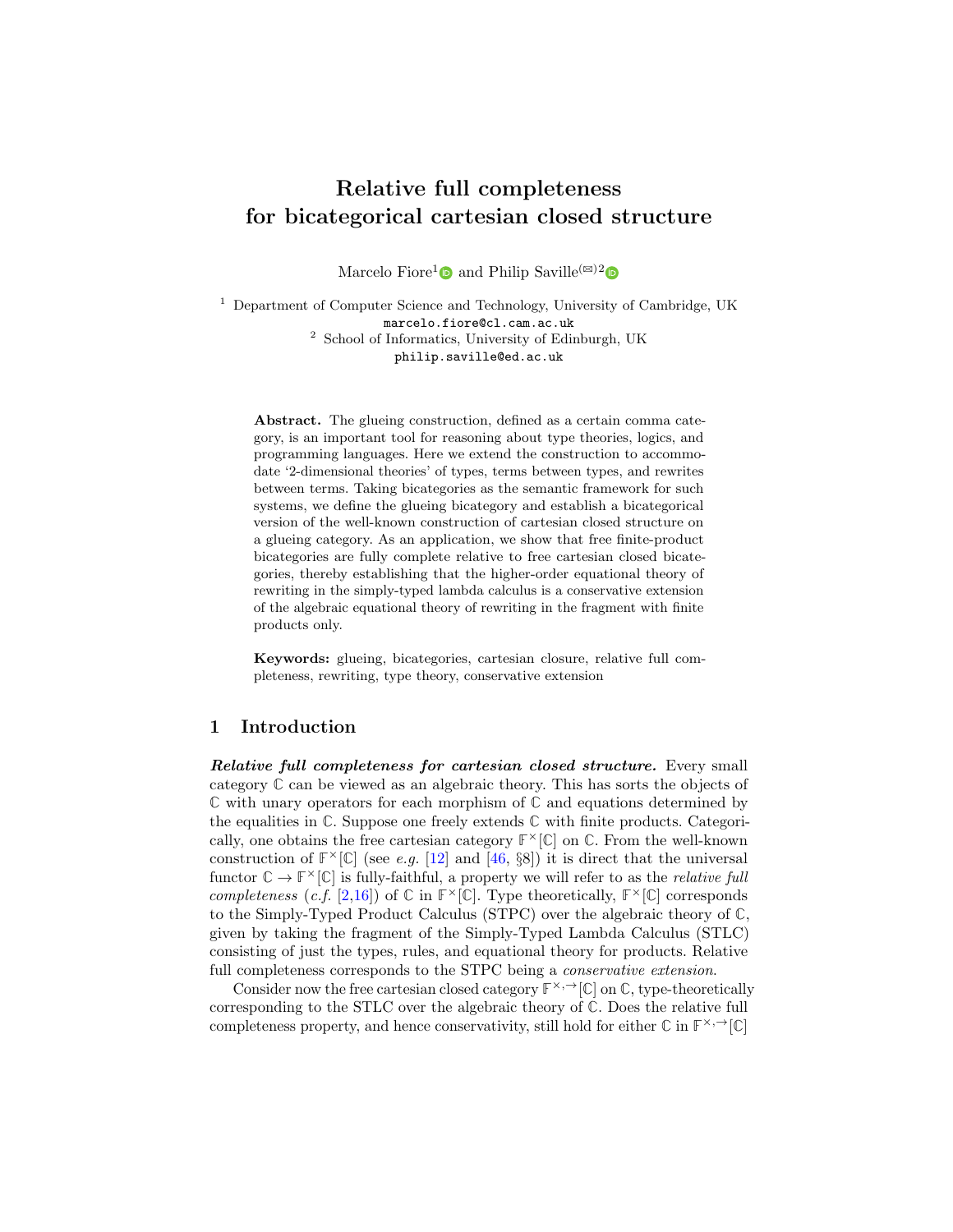or for  $\mathbb{F}^{\times}[\mathbb{C}]$  in  $\mathbb{F}^{\times}, \rightarrow [\mathbb{C}]$ ? Precisely, is either the universal functor  $\mathbb{C} \rightarrow \mathbb{F}^{\times}, \rightarrow [\mathbb{C}]$ or its universal cartesian extension  $\mathbb{F}^{\times}[\mathbb{C}] \to \mathbb{F}^{\times}, \rightarrow [\mathbb{C}]$  full and faithful? The answer is affirmative, but the proof is non-trivial. One must either reason prooftheoretically (e.g. in the style of  $[63, Chapter 8]$  $[63, Chapter 8]$ ) or employ semantic techniques such as glueing [\[39,](#page-20-1) Annexe C].

In this paper we consider the question of relative full completeness in the bicategorical setting. This corresponds to the question of conservativity for 2-dimensional theories of types, terms between types, and rewrites between terms (see [\[32,](#page-19-0)[20\]](#page-19-1)). We focus on the particular case of the STLC with invertible rewrites given by β-reductions and  $η$ -expansions, and its STPC fragment. By identifying these two systems with cartesian closed, resp. finite product, structure 'up to isomorphism' one recovers a conservative extension result for rewrites akin to that for terms.

2-dimensional categories and rewriting. It has been known since the 1980s that one may consider 2-dimensional categories as abstract reduction systems (e.g. [\[54](#page-20-2)[,51\]](#page-20-3)): if sorts are 0-cells (objects) and terms are 1-cells (morphisms), then rewrites between terms ought to be 2-cells. Indeed, every sesquicategory (of which 2-categories are a special class) generates a rewriting relation  $\sim$  on its 1-cells defined by  $f \rightsquigarrow g$  if and only if there exists a 2-cell  $f \Rightarrow g$  (e.g. [\[60](#page-21-1)[,58\]](#page-20-4)). Invertible 2-cells may be then thought of as equality witnesses.

The rewriting rules of the STLC arise naturally in this framework: Seely [\[56\]](#page-20-5) observed that  $\beta$ -reduction and  $\eta$ -expansion may be respectively interpreted as the counit and unit of the adjunctions corresponding to lax (directed) products and exponentials in a 2-category  $(c.f.$  also [\[34](#page-19-2)[,27\]](#page-19-3)). This approach was taken up by Hilken [\[32\]](#page-19-0), who developed a '2-dimensional  $\lambda$ -calculus' with strict products and lax exponentials to study the proof theory of rewriting in the STLC  $(c.f.$  also [\[33\]](#page-19-4)).

Our concern here is with equational theories of rewriting, and we follow Seely in viewing weak categorical structure as a semantic model of rewriting modulo an equational theory. We are not aware of non-syntactic examples of 2-dimensional cartesian closed structure that are lax but not pseudo *(i.e.* up to isomorphism) and so adopt cartesian closed bicategories as our semantic framework.

From the perspective of rewriting, a sesquicategory embodies the rewriting of terms modulo the monoid laws for identities and composition, while a bicategory embodies the rewriting of terms modulo the equational theory on rewrites given by the triangle and pentagon laws of a monoidal category. Cartesian closed bicategories further embody the usual  $\beta$ -reductions and  $\eta$ -expansions of STLC modulo an equational theory on rewrites; for instance, this identifies the composite rewrite  $\langle t_1, t_2 \rangle \Rightarrow \langle \pi_1(\langle t_1, t_2 \rangle), \pi_2(\langle t_1, t_2 \rangle) \rangle \Rightarrow \langle t_1, t_2 \rangle$  with the identity rewrite. Indeed, in the free cartesian closed bicategory over a signature of base types and constant terms, the quotient of 1-cells by the isomorphism relation provided by 2-cells is in bijection with  $\alpha\beta\eta$ -equivalence classes of STLC-terms (*c.f.* [\[55,](#page-20-6) Chapter 5]).

Bicategorical relative full completeness. The bicategorical notion of relative full completeness arises by generalising from functors that are fully-faithful to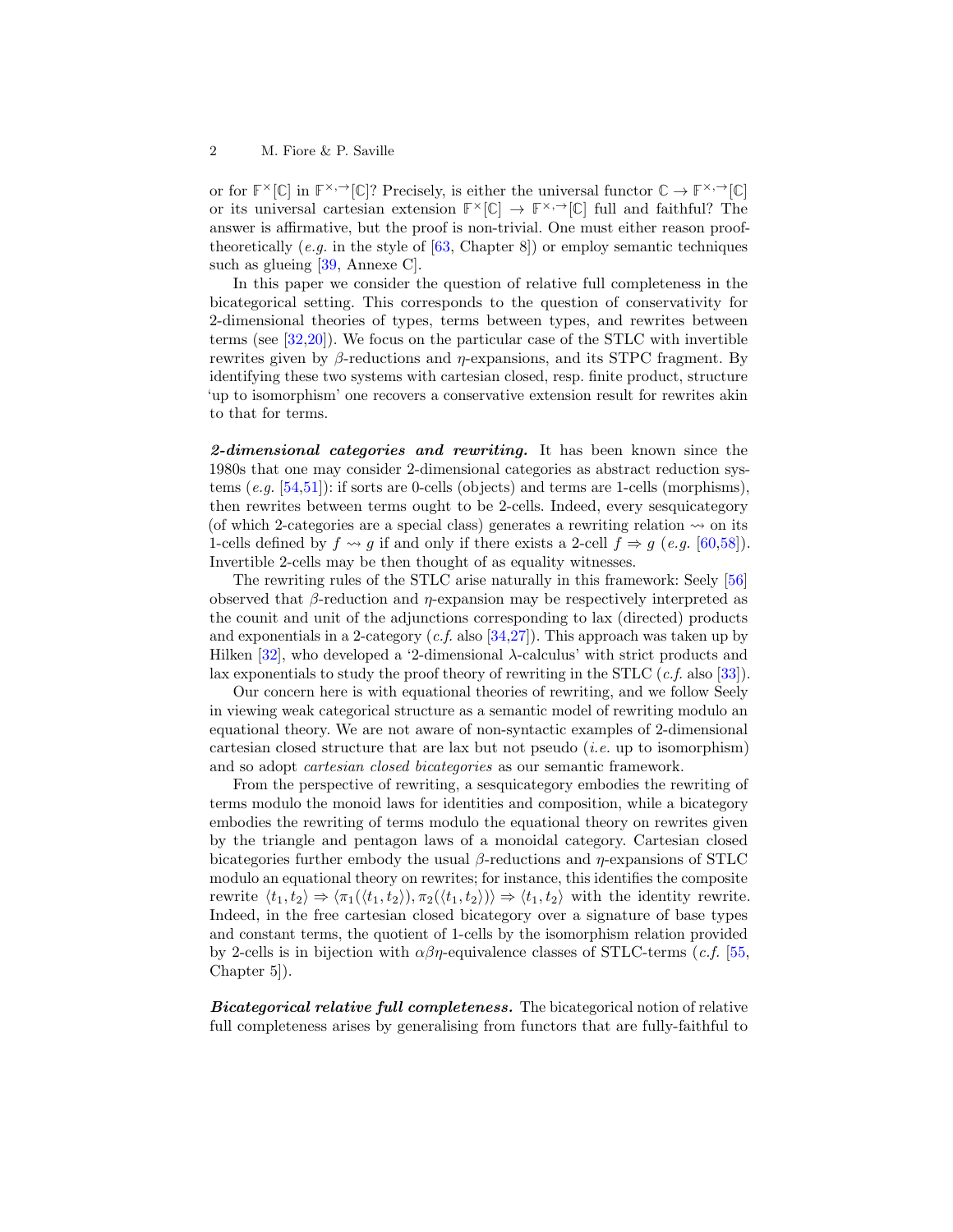pseudofunctors  $F : \mathcal{B} \to \mathcal{C}$  that are *locally an equivalence*, that is, for which every hom-functor  $F_{X,Y} : \mathcal{B}(X,Y) \to \mathcal{C}(FX,FY)$  is an equivalence of categories. Interpreted in the context of rewriting, this amounts to the conservativity of *rewriting theories.* First, the equational theory of rewriting in  $\mathcal C$  is conservative over that in  $\mathcal{B}$ : the hom-functors do not identify distinct rewrites. Second, the reduction relation in  $C(FX, FY)$  is conservative over that in  $\mathcal{B}(X, Y)$ : whenever  $F f \rightsquigarrow F g$  in C then already  $f \rightsquigarrow g$  in B. Third, the term structure in B gets copied by  $F$  in  $\mathcal{C}$ : modulo the equational theory of rewrites, there are no new terms between types in the image of F.

Contributions. This paper makes two main contributions.

Our first contribution, in Section [3,](#page-9-0) is to introduce the bicategorical glueing construction and, in Section [4,](#page-11-0) to initiate the development of its theory. As well as providing an assurance that our notion is the right one, this establishes the basic framework for applications. Importantly, we bicategorify the fundamental folklore result  $(e.g. [40,12,62])$  $(e.g. [40,12,62])$  $(e.g. [40,12,62])$  $(e.g. [40,12,62])$  $(e.g. [40,12,62])$  establishing mild conditions under which a glued bicategory is cartesian closed.

Our second contribution, in Section [5,](#page-16-0) is to employ bicategorical glueing to show that for a bicategory  $\mathcal{B}$  with finite-product completion  $\mathcal{F}^{\times}[\mathcal{B}]$  and cartesianclosed completion  $\mathcal{F}^{\times, \to}[\mathcal{B}]$ , the universal pseudofunctor  $\mathcal{B} \to \mathcal{F}^{\times, \to}[\mathcal{B}]$  and its universal finite-product-preserving extension  $\mathcal{F}^{\times}[\mathcal{B}] \to \mathcal{F}^{\times, \rightarrow}[\mathcal{B}]$  are both locally an equivalence. Since one may directly observe that the universal pseudofunctor  $\mathcal{B} \to \mathcal{F}^{\times}[\mathcal{B}]$  is locally an equivalence, we obtain *relative full completeness* results for bicategorical cartesian closed structure mirroring those of the categorical setting. Establishing this proof-theoretically would require the development of a 2-dimensional proof theory. Given the complexities already present at the categorical level this seems a serious and interesting undertaking. Here, once the basic bicategorical theory has been established, the proof is relatively compact. This highlights the effectiveness of our approach for the application.

The result may also be expressed type-theoretically. For instance, in terms of the type theories of [\[20\]](#page-19-1), the type theory  $\Lambda_{\text{ps}}^{\times, \rightarrow}$  for cartesian closed bicategories is a conservative extension of the type theory  $\Lambda_{\rm ps}^{\times}$  for finite-product bicategories. It follows that, modulo the equational theory of bicategorical products and exponentials, any rewrite between STPC-terms constructed using the  $\beta\eta$ -rewrites for both products and exponentials may be equally presented as constructed from just the  $\beta\eta$ -rewrites for products (see [\[21,](#page-19-5)[55\]](#page-20-6)).

Further work. We view the foundational theory presented here as the starting point for future work. For instance, we plan to incorporate further type structure into the development, such as coproducts  $(c.f. [22,16,4])$  $(c.f. [22,16,4])$  $(c.f. [22,16,4])$  $(c.f. [22,16,4])$  $(c.f. [22,16,4])$  and monoidal structure  $(c.f. [31]).$  $(c.f. [31]).$  $(c.f. [31]).$ 

On the other hand, the importance of glueing in the categorical setting suggests that its bicategorical counterpart will find a range of applications. A case in point, which has already been developed, is the proof of a 2-dimensional normalisation property for the type theory  $\Lambda_{\text{ps}}^{\times, \rightarrow}$  for cartesian closed bicategories of  $[20]$  that entails a corresponding bicategorical coherence theorem  $[21,55]$  $[21,55]$ . There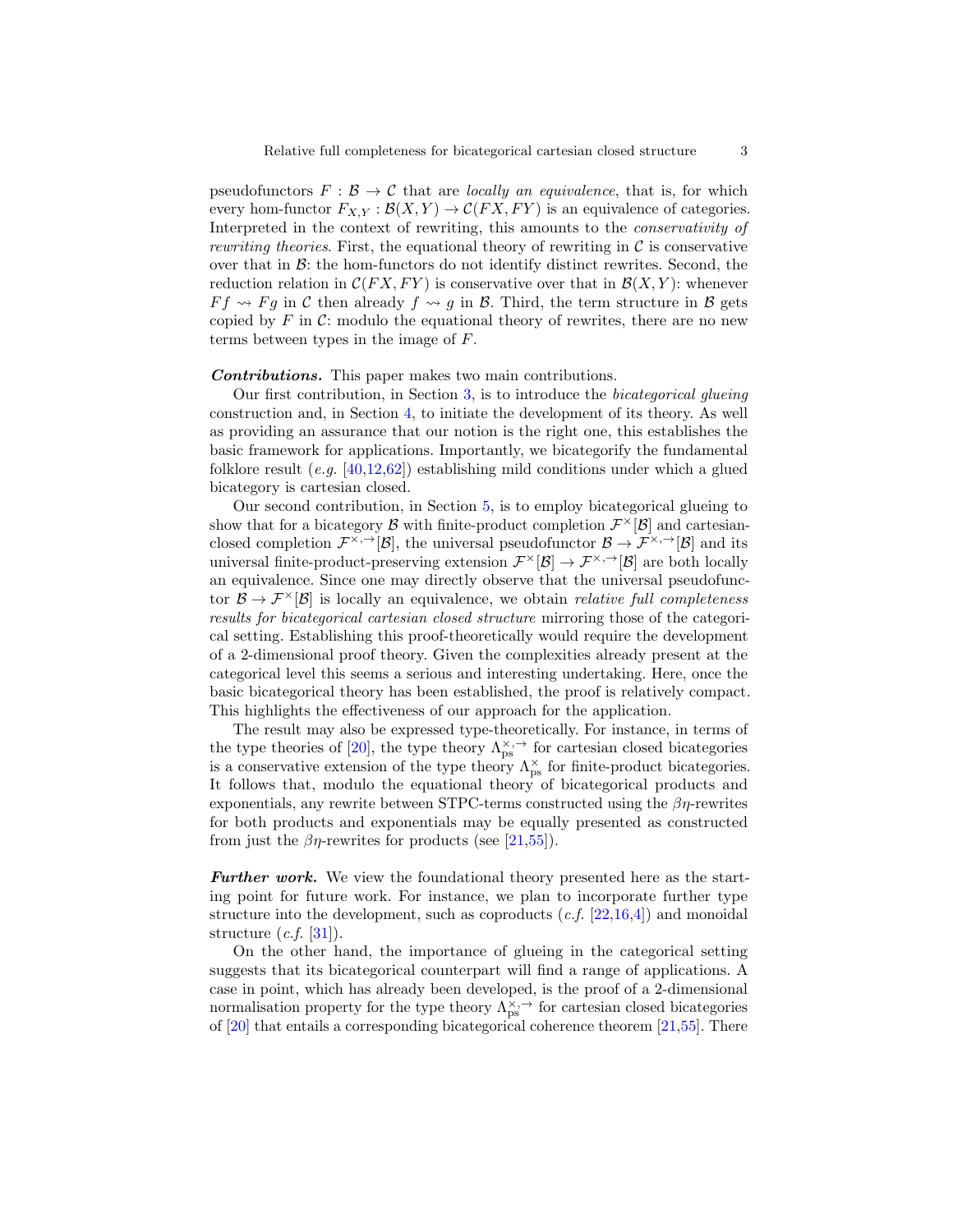are also a variety of syntactic constructions in programming languages and type theory that naturally come with a 2-dimensional semantics (see  $e.g.$  the use of 2-categorical constructions in [\[23](#page-19-8)[,14,](#page-18-4)[6,](#page-18-5)[61](#page-21-3)[,35\]](#page-19-9)). In such scenarios, bicategorical glueing may prove useful for establishing properties corresponding to the notions of adequacy and/or canonicity, or for proving further conservativity properties.

# 2 Cartesian closed bicategories

We begin by briefly recapitulating the basic theory of bicategories, including the definition of cartesian closure. A summary of the key definitions is in [\[41\]](#page-20-8); for a more extensive introduction see  $e.g. [5,7]$  $e.g. [5,7]$  $e.g. [5,7]$ .

#### 2.1 Bicategories

Bicategories axiomatise structures in which the associativity and unit laws of composition only hold up to coherent isomorphism, for instance when composition is defined by a universal property. They are rife in mathematics and theoretical computer science, appearing in the semantics of computation  $[29,11,49]$  $[29,11,49]$  $[29,11,49]$ , datatype models [\[1,](#page-18-9)[13\]](#page-18-10), categorical logic [\[26\]](#page-19-11), and categorical algebra [\[19,](#page-19-12)[25,](#page-19-13)[18\]](#page-19-14).

**Definition 1** ([\[5\]](#page-18-6)). A bicategory  $\beta$  consists of

- 1. A class of objects  $ob(\mathcal{B})$ ,
- 2. For every  $X, Y \in ob(\mathcal{B})$  a hom-category  $(\mathcal{B}(X, Y), \bullet, id)$  with objects 1-cells  $f: X \to Y$  and morphisms 2-cells  $\alpha: f \Rightarrow f': X \to Y$ ; composition of 2-cells is called vertical composition,
- 3. For every  $X, Y, Z \in ob(\mathcal{B})$  an identity functor  $\mathrm{Id}_X : \mathbf{1} \to \mathcal{B}(X, X)$  (for 1 the terminal category) and a horizontal composition functor  $\circ_{X,Y,Z}$ :  $\mathcal{B}(Y, Z) \times \mathcal{B}(X, Y) \rightarrow \mathcal{B}(X, Z),$
- 4. Invertible 2-cells

$$
\mathbf{a}_{h,g,f}: (h \circ g) \circ f \Rightarrow h \circ (g \circ f): W \to Z
$$

$$
\mathbf{l}_f: \mathrm{Id}_X \circ f \Rightarrow f: W \to X
$$

$$
\mathbf{r}_g: g \circ \mathrm{Id}_X \Rightarrow g: X \to Y
$$

for every  $f: W \to X$ ,  $g: X \to Y$  and  $h: Y \to Z$ , natural in each of their parameters and satisfying a triangle law and a pentagon law analogous to those for monoidal categories.

A bicategory is said to be locally small if every hom-category is small.

- Example 1. 1. Every 2-category is a bicategory in which the structural isomorphisms are all the identity.
- 2. For any category  $\mathbb C$  with pullbacks there exists a *bicategory of spans* over  $\mathbb C$  [\[5\]](#page-18-6). The objects are those of  $\mathbb{C}$ , 1-cells  $A \rightsquigarrow B$  are spans  $(A \leftarrow X \rightarrow B)$ , and 2-cells  $(A \leftarrow X \rightarrow B) \rightarrow (A \leftarrow X' \rightarrow B)$  are morphisms  $X \rightarrow X'$  making the expected diagram commute. Composition is defined using chosen pullbacks.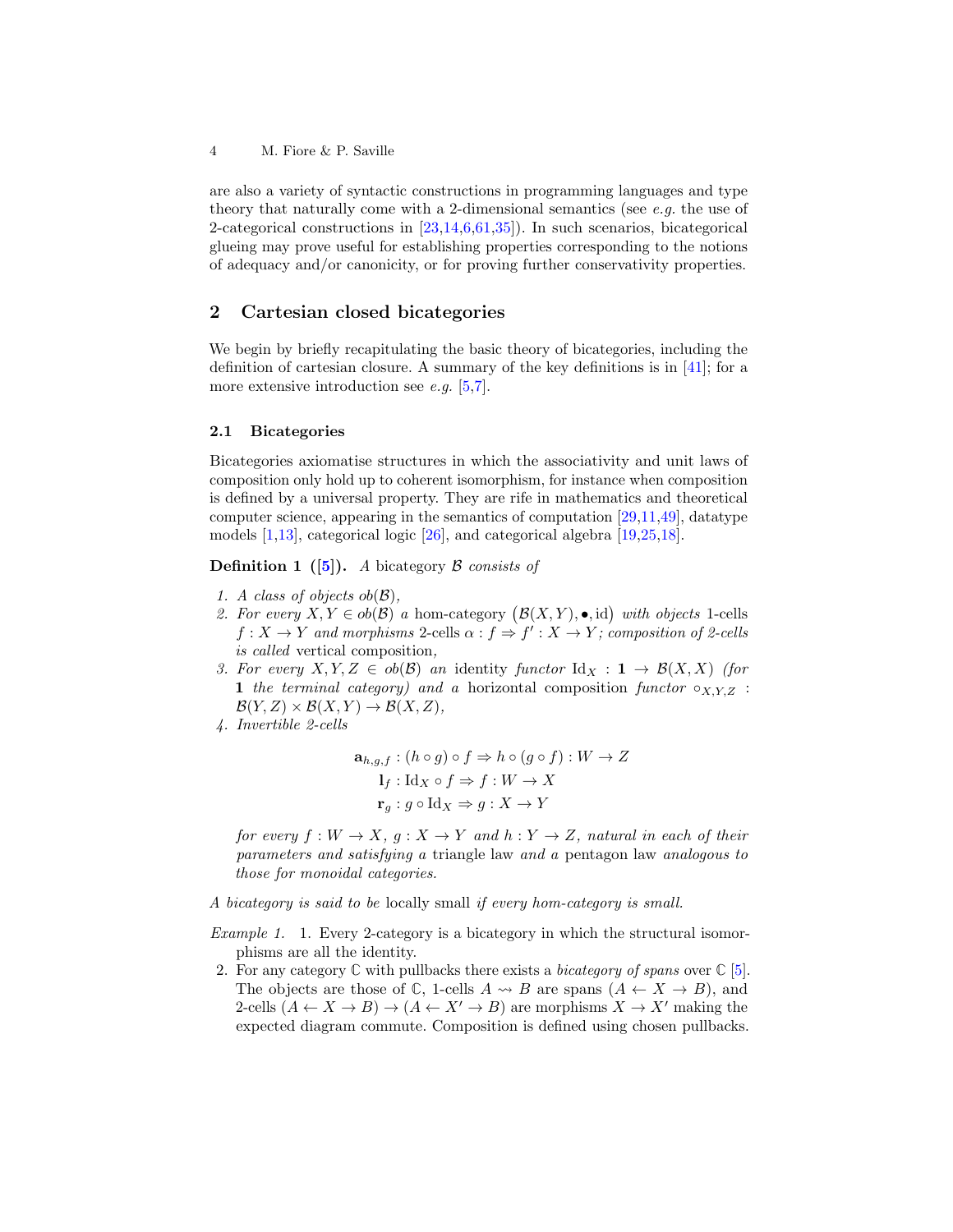A bicategory has three notions of 'opposite', depending on whether one reverses 1-cells, 2-cells, or both (see e.g. [\[37,](#page-19-15) §1.6]). We shall only require the following.

**Definition 2.** The opposite of a bicategory  $\mathcal{B}$ , denoted  $\mathcal{B}^{\text{op}}$ , is obtained by setting  $\mathcal{B}^{\mathrm{op}}(X,Y) := \mathcal{B}(Y,X)$  for all  $X,Y \in \mathcal{B}$ .

A morphism of bicategories is called a pseudofunctor (or homomorphism) [\[5\]](#page-18-6). It is a mapping on objects, 1-cells and 2-cells that preserves horizontal composition up to isomorphism. Vertical composition is preserved strictly.

**Definition 3.** A pseudofunctor  $(F, \phi, \psi) : \mathcal{B} \to \mathcal{C}$  between bicategories  $\mathcal{B}$  and  $\mathcal{C}$ consists of

- 1. A mapping  $F : ob(\mathcal{B}) \to ob(\mathcal{C}),$
- 2. A functor  $F_{X,Y} : \mathcal{B}(X,Y) \to \mathcal{C}(FX,FY)$  for every  $X,Y \in ob(\mathcal{B}),$
- 3. An invertible 2-cell  $\psi_X : \text{Id}_{FX} \Rightarrow F(\text{Id}_X)$  for every  $X \in ob(\mathcal{B}),$
- 4. An invertible 2-cell  $\phi_{f,g}: F(f) \circ F(g) \Rightarrow F(f \circ g)$  for every  $g: X \to Y$  and  $f: Y \to Z$ , natural in f and g,

subject to two unit laws and an associativity law. A pseudofunctor for which  $\phi$ and  $\psi$  are both the identity is called strict. A pseudofunctor is called locally P if every functor  $F_{X,Y}$  satisfies the property P.

Example 2. A monoidal category is equivalently a one-object bicategory; a monoidal functor is equivalently a pseudofunctor between one-object bicategories.

Pseudofunctors  $F, G : \mathcal{B} \to \mathcal{C}$  are related by *pseudonatural transformations*. A pseudonatural transformation  $(k, k) : F \Rightarrow G$  consists of a family of 1-cells  $(k_X : FX \rightarrow GX)_{X\in\mathcal{B}}$  and, for every  $f : X \rightarrow Y$ , an invertible 2-cell  $\overline{k}_f$ :  $k_Y \circ F f \Rightarrow G f \circ k_X$  witnessing naturality. The 2-cells  $\overline{k}_f$  are required to be natural in  $f$  and satisfy two coherence axioms. A morphism of pseudonatural transformations is called a modification, and may be thought of as a coherent family of 2-cells.

*Notation 1.* For bicategories  $\beta$  and  $\beta$  we write **Bicat** $(\beta, \beta)$  for the (possibly large) bicategory of pseudofunctors, pseudonatural transformations, and modifi-cations (see e.g. [\[41\]](#page-20-8)). If C is a 2-category, then so is  $\textbf{Bicat}(\mathcal{B}, \mathcal{C})$ . We write Cat for the 2-category of small categories and think of the 2-category  $\text{Bicat}(\mathcal{B}^{\text{op}}, \text{Cat})$  as a bicategorical version of the presheaf category Set<sup> $\mathbb{C}^{\text{op}}$ </sup>. As for presheaf categories, one must take care to avoid size issues. We therefore adopt the convention that when considering  $Bicat(\mathcal{B}^{\text{op}}, \text{Cat})$  the bicategory  $\mathcal B$  is small or locally small as appropriate.

Example 3. For every bicategory B and  $X \in \mathcal{B}$  there exists the representable pseudofunctor  $YX : B^{op} \to \mathbf{Cat}$ , defined by  $YX := \mathcal{B}(-, X)$ . The 2-cells  $\phi$  and  $\psi$  are structural isomorphisms.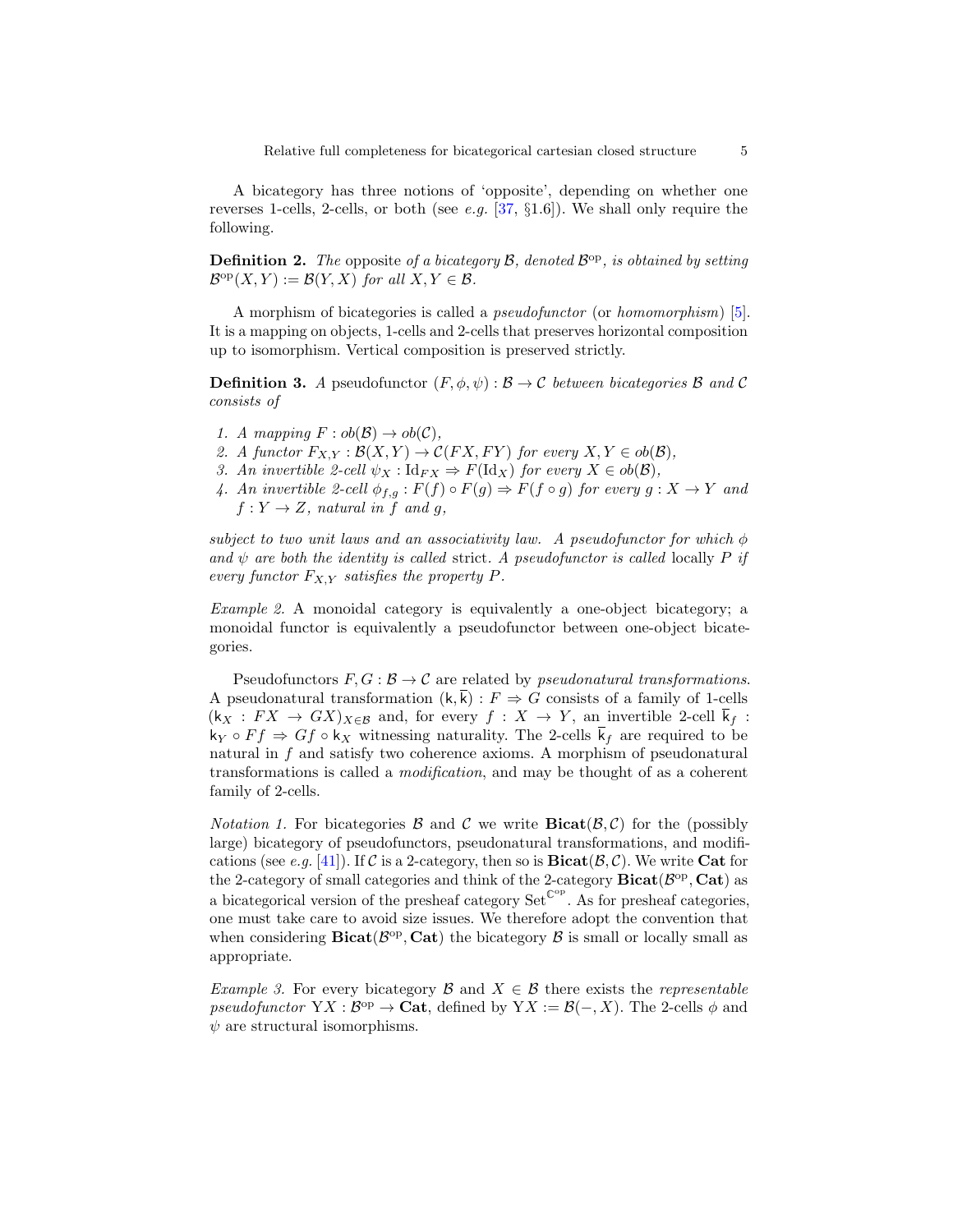The notion of equivalence between bicategories is called biequivalence. A biequivalence  $\mathcal{B} \simeq \mathcal{C}$  consists of a pair of pseudofunctors  $F : \mathcal{B} \leftrightarrows G : \mathcal{C}$  together with equivalences  $FG \simeq id_{\mathcal{C}}$  and  $GF \simeq id_{\mathcal{B}}$  in  $\textbf{Bicat}(\mathcal{C}, \mathcal{C})$  and  $\textbf{Bicat}(\mathcal{B}, \mathcal{B})$ respectively. Equivalences in an arbitrary bicategory are defined by analogy with equivalences of categories, see e.g. [\[42,](#page-20-10) pp. 28].

<span id="page-5-1"></span>Remark 1. The coherence theorem for monoidal categories [\[44,](#page-20-11) Chapter VII] generalises to bicategories: any bicategory is biequivalent to a 2-category  $[45]$  (see  $[42]$ ) for a readable summary of the argument). We are therefore justified in writing simply  $\cong$  for composites of **a**, l and **r**.

As a rule of thumb, a category-theoretic proposition lifts to a bicategorical proposition so long as one takes care to weaken isomorphisms to equivalences and sprinkle the prefixes 'pseudo' and 'bi' in appropriate places. For instance, bicategorical adjoints are called biadjoints and bicategorical limits are called bilimits [\[59\]](#page-21-4). The latter may be thought of as limits in which every cone is filled by a coherent choice of invertible 2-cell. Bilimits are preserved by representable pseudofunctors and by right biadjoints. The bicategorical Yoneda lemma [\[59,](#page-21-4) §1.9] says that for any pseudofunctor  $P : B^{\text{op}} \to \text{Cat}$ , evaluation at the identity determines a pseudonatural family of equivalences  $\text{Bicat}(\mathcal{B}^{\text{op}}, \text{Cat})(YX, P) \simeq PX$ . One may then deduce that the Yoneda pseudofunctor  $Y : \mathcal{B} \to \textbf{Bicat}(\mathcal{B}^{\text{op}}, \textbf{Cat}) : X \mapsto YX$ is locally an equivalence. Another 'bicategorified' lemma is the following, which we shall employ in Section [5.](#page-16-0)

- <span id="page-5-3"></span><span id="page-5-2"></span>**Lemma 1.** 1. For pseudofunctors  $F, G : \mathcal{B} \to \mathcal{C}$ , if  $F \simeq G$  and G is locally an equivalence, then so is F.
- <span id="page-5-4"></span>2. For pseudofunctors  $F: \mathcal{A} \to \mathcal{B}, G: \mathcal{B} \to \mathcal{C}, H: \mathcal{C} \to \mathcal{D}, \text{ if } G \circ F \text{ and } H \circ G$ are local equivalences, then so is F.

#### 2.2 fp-Bicategories

It is convenient to directly consider all finite products, as this reduces the need to deal with the equivalent objects given by re-bracketing binary products. To avoid confusion with the 'cartesian bicategories' of Carboni and Walters [\[10,](#page-18-11)[8\]](#page-18-12), we call a bicategory with all finite products an  $fp\text{-}bicategory.$ 

**Definition 4.** An fp-bicategory  $(\mathcal{B}, \Pi_n(-))$  is a bicategory  $\mathcal{B}$  equipped with the following data for every  $A_1, \ldots, A_n \in \mathcal{B}$   $(n \in \mathbb{N})$ :

1. A chosen object  $\prod_n(A_1,\ldots,A_n)$ ,

2. Chosen arrows  $\pi_k : \prod_n (A_1, \ldots, A_n) \to A_k$   $(k = 1, \ldots, n)$ , called projections, 3. For every  $X \in \mathcal{B}$  an adjoint equivalence

<span id="page-5-0"></span>
$$
\mathcal{B}(X,\prod_n(A_1,\ldots,A_n)) \xrightarrow{\mu \sim \text{max}(A_1,\ldots,A_n)} \mathcal{B}(X,A_i) \qquad (1)
$$

specified by choosing a family of universal arrows (see e.g.  $[44,$  Theorem IV.2]) with components  $\varpi_{f_1}^{(i)}$  $f_{1},...,f_{n}$ :  $\pi_{i} \circ \langle f_{1},...,f_{n} \rangle \Rightarrow f_{i}$  for  $i = 1,...,n$ .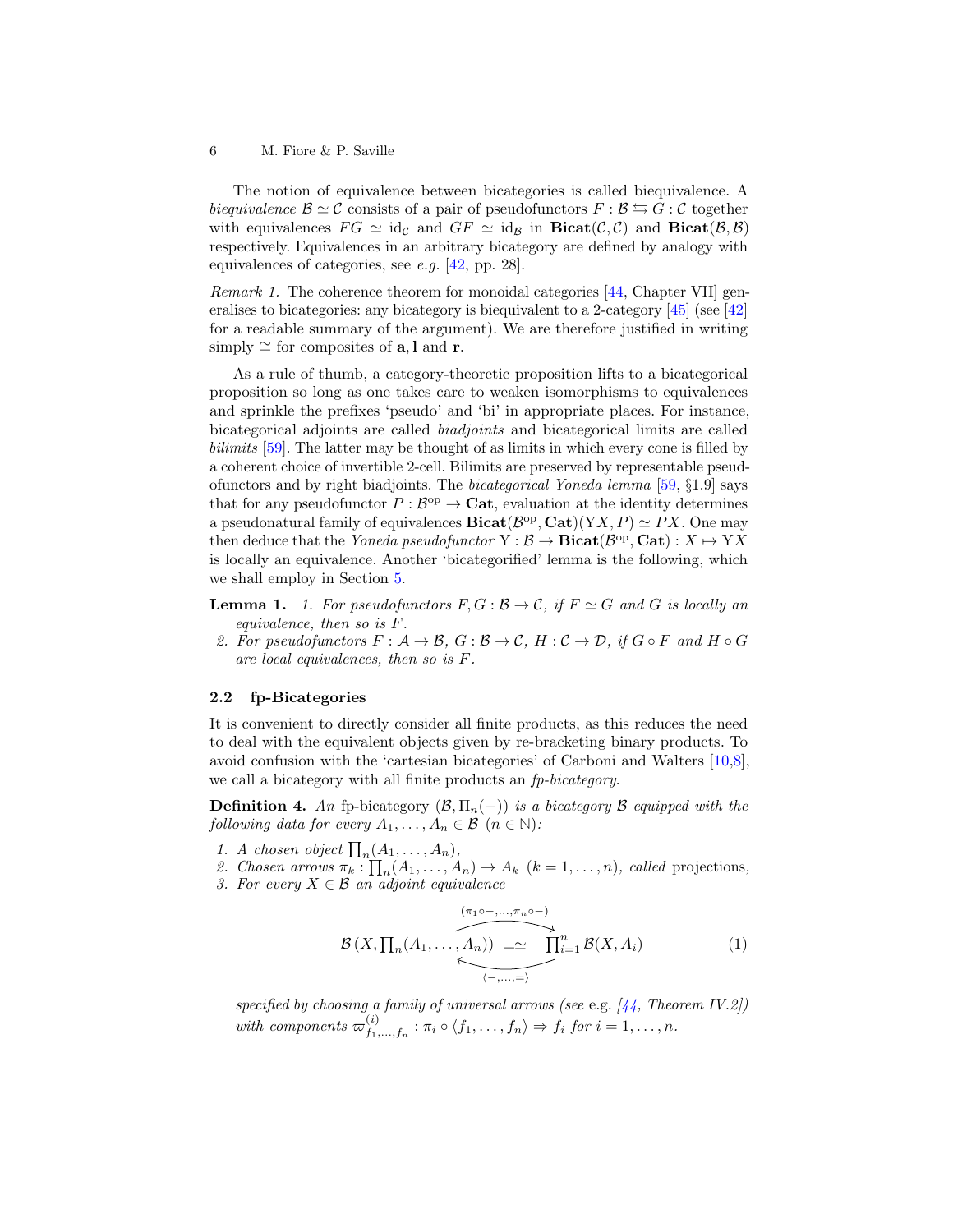We call the right adjoint  $\langle -, \ldots, \equiv \rangle$  the n-ary tupling.

Explicitly, the universal property of  $\varpi = (\varpi^{(1)}, \ldots, \varpi^{(n)})$  is the following. For any finite family of 2-cells  $(\alpha_i : \pi_i \circ g \Rightarrow f_i : X \to A_i)_{i=1,\dots,n}$ , there exists a 2-cell  $\mathsf{p}^\dagger(\alpha_1,\ldots,\alpha_n): g \Rightarrow \langle f_1,\ldots,f_n\rangle: X \to \prod_n(A_1,\ldots,A_n),$  unique such that

$$
\varpi_{f_1,\ldots,f_n}^{(k)} \bullet (\pi_k \circ \mathsf{p}^{\dagger}(\alpha_1,\ldots,\alpha_n)) = \alpha_k : \pi_k \circ g \Rightarrow f_k
$$

for  $k = 1, \ldots, n$ . One thereby obtains a functor  $\langle -, \ldots, \equiv \rangle$  and an adjunction as in [\(1\)](#page-5-0) with counit  $\varpi = (\varpi^{(1)}, \dots, \varpi^{(n)})$  and unit  $\varsigma_g := \mathsf{p}^\dagger(\mathrm{id}_{\pi_1 \circ g}, \dots, \mathrm{id}_{\pi_n \circ g})$ :  $g \Rightarrow \langle \pi_1 \circ g, \ldots, \pi_n \circ g \rangle$ . This defines a lax n-ary product structure: one merely obtains an adjunction in  $(1)$ . One turns it into a bicategorical (*pseudo*) product by further requiring the unit and counit to be invertible. The *terminal object* 1 arises as  $\prod_0()$ . We adopt the same notation as for categorical products, for example by writing  $\prod_{i=1}^n A_i$  for  $\prod_n (A_1, \ldots, A_n)$  and  $\prod_{i=1}^n f_i$  for  $\langle f_1 \circ \pi_1, \ldots, f_n \circ \pi_n \rangle$ .

*Example 4.* The bicategory of spans over a *lextensive category* [\[9\]](#page-18-13) has finite products; such a bicategory is biequivalent to its opposite, so these are in fact biproducts [\[38,](#page-19-16) Theorem 6.2]. Biproduct structure arises using the coproduct structure of the underlying category  $(c.f.$  the biproduct structure of the category of relations).

Remark 2 (c.f. Remark [1\)](#page-5-1). fp-Bicategories satisfy the following coherence theorem: every fp-bicategory is biequivalent to a 2-category with 2-categorical products [\[52,](#page-20-13) Theorem 4.1]. Thus, we shall sometimes simply write  $\cong$  in diagrams for composites of 2-cells arising from either the bicategorical or product structure. In pasting diagrams we shall omit such 2-cells completely (c.f. [\[30,](#page-19-17) Remark 3.1.16]; for a detailed exposition, see  $[64,$  Appendix A]).

One may think of bicategorical product structure as an intensional version of the familiar categorical structure, except the usual equations (e.g.  $[28]$ ) are now witnessed by natural families of invertible 2-cells. It is useful to introduce explicit names for these 2-cells.

*Notation 2.* In the following, and throughout, we write  $A_{\bullet}$  for a finite sequence  $\langle A_1, \ldots, A_n \rangle$ .

<span id="page-6-0"></span>**Lemma 2.** For any fp-bicategory  $(\mathcal{B}, \Pi_n(-))$  there exist canonical choices for the following natural families of invertible 2-cells:

- 1. For every  $(h_i: Y \to A_i)_{i=1,...,n}$  and  $g: X \to Y$ , a 2-cell post $(h_{\bullet}; g)$ :  $\langle h_1, \ldots, h_n \rangle \circ g \Rightarrow \langle h_1 \circ g, \ldots, h_n \circ g \rangle,$
- <span id="page-6-1"></span>2. For every  $(h_i : A_i \rightarrow B_i)_{i=1,...,n}$  and  $(g_i : X \rightarrow A_i)_{i=1,...,n}$ , a 2-cell  ${\sf fuse}(h_{\bullet}; g_{\bullet}) : (\prod_{i=1}^n h_i) \circ \langle g_1, \ldots, g_n \rangle \Rightarrow \langle h_1 \circ g_1, \ldots, h_n \circ g_n \rangle.$

In particular, it follows from Lemma  $2(2)$  $2(2)$  that there exists a canonical natural family of invertible 2-cells  $\Phi_{h_{\bullet},g_{\bullet}}: (\prod_{i=1}^n h_i) \circ (\prod_{i=1}^n g_i) \Rightarrow \prod_{i=1}^n (h_i \circ g_i)$  for any  $(h_i: A_i \to B_i)_{i=1,...,n}$  and  $(g_j: X_j \to A_j)_{j=1,...,n}$ .

In the categorical setting, a cartesian functor preserves products up to isomorphism. An fp-pseudofunctor preserves bicategorical products up to equivalence.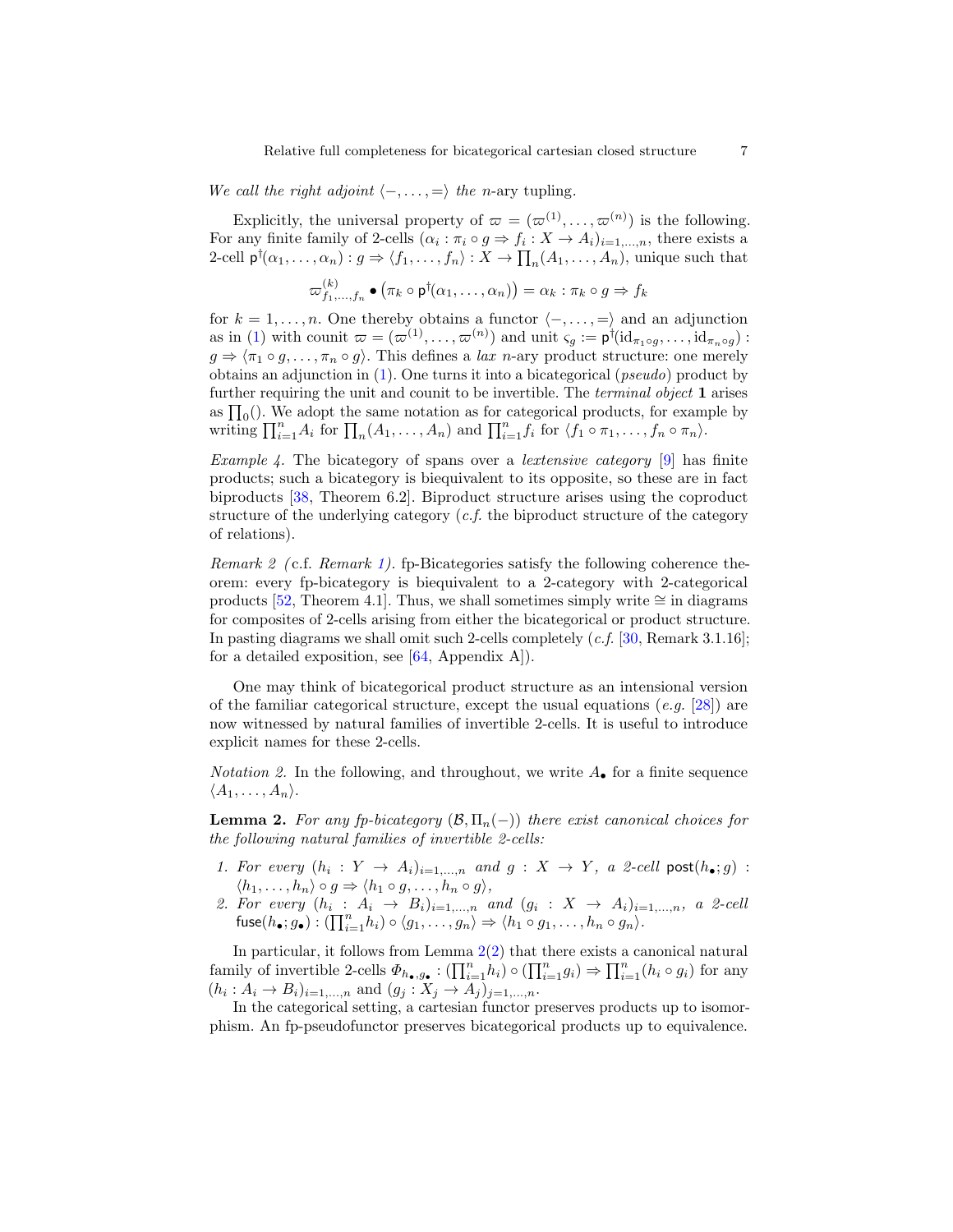**Definition 5.** An fp-pseudofunctor  $(F, q^{\times})$  between fp-bicategories  $(\mathcal{B}, \Pi_n(-))$ and  $(C, \Pi_n(-))$  is a pseudofunctor  $F : \mathcal{B} \to \mathcal{C}$  equipped with specified equivalences

$$
\langle F\pi_1,\ldots,F\pi_n\rangle:F(\prod_{i=1}^n A_i)\leftrightarrows\prod_{i=1}^n (FA_i):q_{A_{\bullet}}^{\times}
$$

for every  $A_1, \ldots, A_n \in \mathcal{B}$  ( $n \in \mathbb{N}$ ). We denote the 2-cells witnessing these equivalences by  $u_{A_{\bullet}}^{\times}$ :  $\mathrm{Id}_{(\prod_i FA_i)} \Rightarrow \langle F\pi_1,\ldots,F\pi_n \rangle \circ q_{A_{\bullet}}^{\times}$  and  $c_{A_{\bullet}}^{\times}$ :  $q_{A_{\bullet}}^{\times}$  $\langle F\pi_1,\ldots,F\pi_n\rangle \Rightarrow \mathrm{Id}_{(F\Pi_i A_i)}$ . We call  $(F,q^{\times})$  strict if F is strict and satisfies

$$
F(\prod_{n}(A_{1},...,A_{n})) = \prod_{n}(FA_{1},...,FA_{n})
$$
  
\n
$$
F(\pi_{i}^{A_{1},...,A_{n}}) = \pi_{i}^{FA_{1},...,FA_{n}} F\varpi_{t_{1},...,t_{n}}^{(i)} = \varpi_{F_{t_{1},...,F_{t_{n}}}^{(i)}
$$
  
\n
$$
F\langle t_{1},...,t_{n}\rangle = \langle Ft_{1},...,Ft_{n}\rangle
$$
  
\n
$$
q_{A_{1},...,A_{n}}^{X} = \text{Id}_{\Pi_{n}(FA_{1},...,FA_{n})}
$$

with equivalences given by the 2-cells  $p^{\dagger}(\mathbf{r}_{\pi_1},...,\mathbf{r}_{\pi_n}) : \mathrm{Id} \overset{\cong}{\Rightarrow} \langle \pi_1,...,\pi_n \rangle$ .

<span id="page-7-1"></span>*Notation 3.* For fp-bicategories  $\mathcal{B}$  and  $\mathcal{C}$  we write fp-Bicat $(\mathcal{B}, \mathcal{C})$  for the bicate-gory of fp-pseudofunctors, pseudonatural transformations and modifications.<sup>[3](#page-7-0)</sup>

We define two further families of 2-cells to witness standard properties of cartesian functors. The first witnesses the fact that any fp-pseudofunctor commutes with the  $\prod_n(-, \ldots, =)$  operation. The second witnesses the equality  $\langle F\pi_1, \ldots, F\pi_n \rangle \circ F \langle f_1, \ldots, f_n \rangle = \langle Ff_1, \ldots, Ff_n \rangle$  'unpacking' an n-ary tupling from inside F.

**Lemma 3.** Let  $(F, q^{\times}) : (\mathcal{B}, \Pi_n(-)) \to (\mathcal{C}, \Pi_n(-))$  be an fp-pseudofunctor.

1. For any finite family of 1-cells  $(f_i : A_i \rightarrow A'_i)_{i=1,...,n}$  in B, there exists an invertible 2-cell  $\text{nat}_{f_{\bullet}} : q_{A'_{\bullet}}^{\times} \circ \prod_{i=1}^{n} F f_i \Rightarrow F(\prod_{i=1}^{n} f_i) \circ q_{A_{\bullet}}^{\times}$  such that the pair  $(q^{\times}, \text{nat})$  forms a a pseudonatural transformation

$$
\prod_{i=1}^n (F(-),\ldots,F(=)) \Rightarrow (F \circ \prod_{i=1}^n)(-,\ldots,=)
$$

2. For any finite family of 1-cells  $(f_i: X \to B_i)_{i=1,...,n}$  in B, there exists a canonical choice of naturally invertible 2-cell unpack $f_{\bullet} : \langle F \pi_1, \ldots, F \pi_n \rangle \circ$  $F\langle f_1,\ldots,f_n\rangle \Rightarrow \langle Ff_1,\ldots,Ff_n\rangle : FX \to \prod_{i=1}^n FB_i.$ 

#### 2.3 Cartesian closed bicategories

A cartesian closed bicategory is an fp-bicategory  $(\mathcal{B}, \Pi_n(-))$  equipped with a biadjunction  $(-)\times A \dashv (A \Rightarrow -)$  for every  $A \in \mathcal{B}$ . Examples include the bicategory of generalised species [\[17\]](#page-18-14), bicategories of concurrent games [\[49\]](#page-20-9), and bicategories of operads [\[26\]](#page-19-11).

<span id="page-7-0"></span><sup>&</sup>lt;sup>3</sup> In the categorical setting, every natural transformation between cartesian functors is monoidal with respect to the cartesian structure and a similar fact is true bicategorically: every pseudonatural transformation is canonically compatible with the product structure, see [\[55,](#page-20-6) § 4.1.1].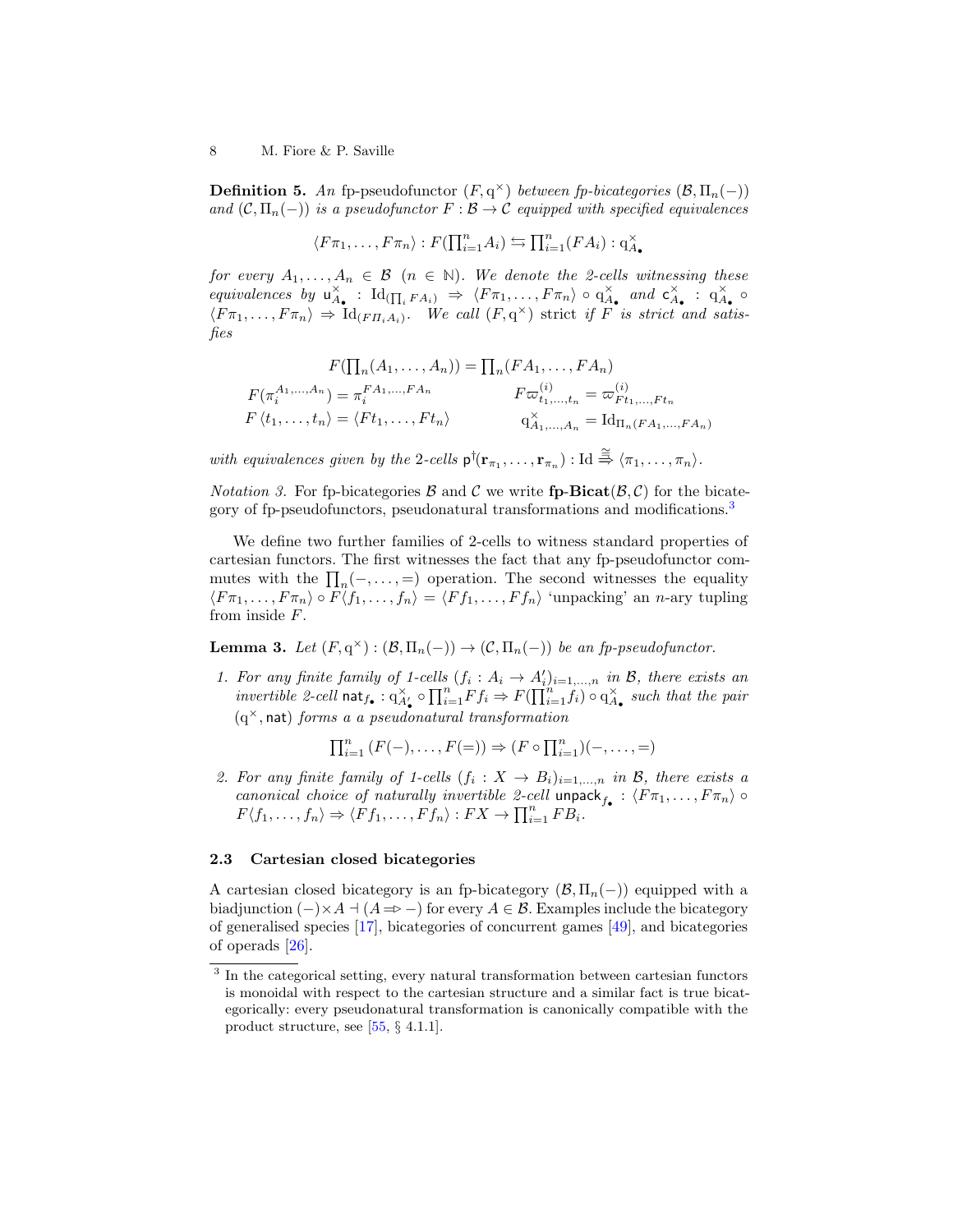**Definition 6.** A cartesian closed bicategory or cc-bicategory is an fp-bicategory  $(\mathcal{B}, \Pi_n(-))$  equipped with the following data for every  $A, B \in \mathcal{B}$ :

- 1. A chosen object  $(A \Rightarrow B)$ ,
- 2. A specified 1-cell eval<sub>A,B</sub> :  $(A \Rightarrow B) \times A \rightarrow B$ ,
- 3. For every  $X \in \mathcal{B}$ , an adjoint equivalence

$$
\mathcal{B}(X, A \Rightarrow B) \xrightarrow[\lambda]{eval_{A,B} \circ (- \times A)} \mathcal{B}(X \times A, B)
$$

specified by a choice of universal arrow  $\varepsilon_f$ : eval<sub>A,B</sub>  $\circ$  ( $\lambda f \times A$ )  $\stackrel{\cong}{\Rightarrow}$  f.

We call the functor  $\lambda(-)$  currying and refer to  $\lambda f$  as the currying of f.

Explicitly, the counit  $\varepsilon$  satisfies the following universal property. For every 1-cell  $g: X \to (A \Rightarrow B)$  and 2-cell  $\alpha : eval_{A,B} \circ (g \times A) \Rightarrow f$  there exists a unique 2-cell  $e^{\dagger}(\alpha) : g \Rightarrow \lambda f$  such that  $\varepsilon_f \bullet (\text{eval}_{A,B} \circ (e^{\dagger}(\alpha) \times A)) = \alpha$ . This defines a lax exponential structure. One obtains a pseudo (bicategorical) exponential structure by further requiring that  $\varepsilon$  and the unit  $\eta_t := e^{\dagger}(\mathrm{id}_{\mathrm{eval}_{A,B}\circ(t\times A)})$  are invertible.

*Example 5.* Every 'presheaf' 2-category  $Bicat(\mathcal{B}^{\text{op}}, \mathbf{Cat})$  has all bicategorical lim-its [\[52,](#page-20-13) Proposition 3.6], given pointwise, and is cartesian closed with  $(P \Rightarrow Q)X$  :=  $\text{Bicat}(\mathcal{B}^{\text{op}}, \text{Cat})(YX \times P, Q)$  [\[55,](#page-20-6) Chapter 6].

As for products, we adopt the notational conventions that are standard in the categorical setting, for example by writing  $(f \Rightarrow g) : (A \Rightarrow B) \rightarrow (A' \Rightarrow B')$ for the currying of  $(g \circ \text{eval}_{A,B}) \circ (\text{Id}_{A \Rightarrow B} \times f)$ .

Just as fp-pseudofunctors preserve products up to equivalence, cartesian closed pseudofunctors preserve products and exponentials up to equivalence.

**Definition 7.** A cartesian closed pseudofunctor or cc-pseudofunctor between cc-bicategories  $(\mathcal{B}, \Pi_n(-), \Rightarrow)$  and  $(\mathcal{C}, \Pi_n(-), \Rightarrow)$  is an fp-pseudofunctor  $(F, q^{\times})$ equipped with specified equivalences  $m_{A,B}: F(A \Rightarrow B) \Leftrightarrow (FA \Rightarrow FB): q_{A,B}^{\Rightarrow}$ for every  $A, B \in \mathcal{B}$ , where  $m_{A,B} : F(A \Rightarrow B) \to (FA \Rightarrow FB)$  is the currying of  $F(\text{eval}_{A,B}) \circ q_{A\Rightarrow B,A}^{\times}$ . A cc-pseudofunctor  $(F, q^{\times}, q^{\Rightarrow})$  is strict if  $(F, q^{\times})$  is a strict fp-pseudofunctor such that

$$
F(A \Rightarrow B) = (FA \Rightarrow FB)
$$
  

$$
F(\text{eval}_{A,B}) = \text{eval}_{FA,FB} \qquad F(\varepsilon_t) = \varepsilon_{Ft}
$$
  

$$
F(\lambda t) = \lambda (Ft) \qquad \text{q}_{A,B}^{\Rightarrow} = \text{Id}_{FA \Rightarrow FB}
$$

with equivalences given by the 2-cells

 $\mathsf{e}^\dagger(\text{eval}_{FA,FB} \circ \kappa) : \text{Id}_{(FA \Rightarrow FB)} \stackrel{\cong}{\Rightarrow} \lambda(\text{eval}_{FA,FB} \circ \text{Id}_{(FA \Rightarrow FB) \times FA})$ 

where  $\kappa$  is the canonical isomorphism  $\mathrm{Id}_{FA \Rightarrow FB} \times FA \cong \mathrm{Id}_{(FA \Rightarrow FB) \times FA}$ .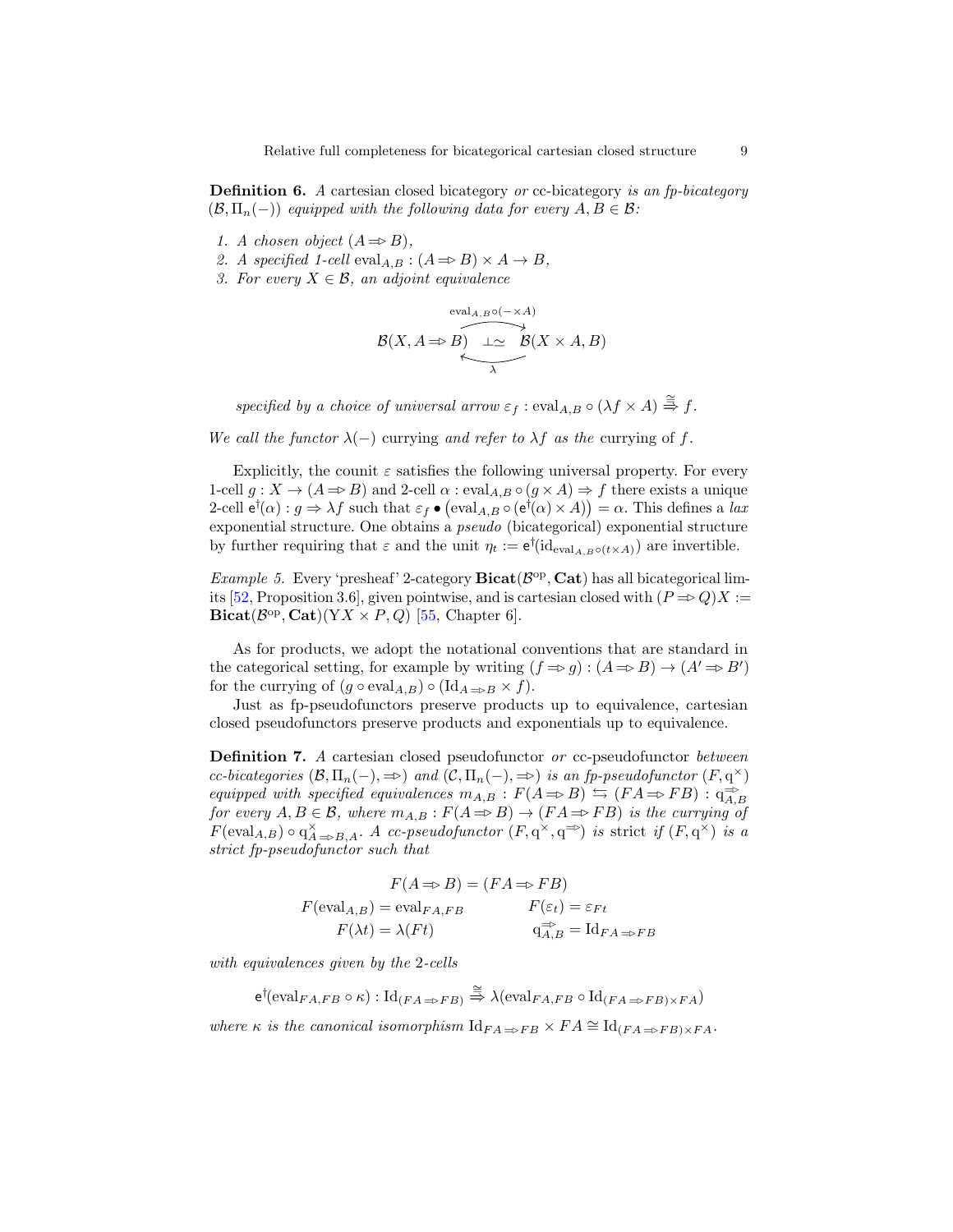*Remark 3.* As is well-known in the case of  $Cat$  (e.g. [\[44,](#page-20-11) IV.2]), every equivalence  $X \simeq Y$  in a bicategory gives rise to an *adjoint equivalence* between X and Y with the same 1-cells (see e.g.  $[42, pp. 28-29]$  $[42, pp. 28-29]$ ). Thus, one may assume without loss of generality that all the equivalences in the preceding definition are adjoint equivalences. The same observation applies to the definition of fp-pseudofunctors.

*Notation 4.* For cc-bicategories  $\beta$  and  $\beta$  we write cc-Bicat( $\beta$ , $\beta$ ) for the bicategory of cc-pseudofunctors, pseudonatural transformations and modifications (c.f. Notation [3\)](#page-7-1).

# <span id="page-9-0"></span>3 Bicategorical glueing

The glueing construction has been discovered in various forms, with correspondingly various names: the notions of logical relation [\[50](#page-20-14)[,57\]](#page-20-15), sconing [\[24\]](#page-19-19), Freyd covers, and glueing  $(e, q, [40])$  $(e, q, [40])$  $(e, q, [40])$  are all closely related (see e.g. [\[47\]](#page-20-16) for an overview of the connections). Originally presented set-theoretically, the technique was quickly given categorical expression [\[43](#page-20-17)[,47\]](#page-20-16) and is now a standard component of the armoury for studying type theories  $(e.g. [40,12])$  $(e.g. [40,12])$  $(e.g. [40,12])$  $(e.g. [40,12])$ .

The glueing  $gl(F)$  of categories  $\mathbb C$  and  $\mathbb D$  along a functor  $F : \mathbb C \to \mathbb D$  may be defined as the comma category (id<sub>D</sub>  $\downarrow$  F). We define bicategorical glueing analogously.

### Definition 8.

1. Let  $F: \mathcal{A} \to \mathcal{C}$  and  $G: \mathcal{B} \to \mathcal{C}$  be pseudofunctors of bicategories. The comma bicategory  $(F \downarrow G)$  has objects triples  $(A \in \mathcal{A}, f : FA \to GB, B \in \mathcal{B})$ . The 1-cells  $(A, f, B) \rightarrow (A', f', B')$  are triples  $(p, \alpha, q)$ , where  $p : A \rightarrow A'$  and  $q : B \to B'$  are 1-cells and  $\alpha$  is an invertible 2-cell  $\alpha : f' \circ Fp \Rightarrow Gq \circ f$ . The 2-cells  $(p, \alpha, q) \Rightarrow (p', \alpha', q')$  are pairs of 2-cells  $(\sigma : p \Rightarrow p', \tau : q \Rightarrow q')$ such that the following diagram commutes:

<span id="page-9-1"></span>
$$
f' \circ F(p) \xrightarrow{f' \circ F(\sigma)} f' \circ F(p')
$$
  
\n
$$
\alpha \downarrow \qquad \qquad \downarrow \alpha'
$$
  
\n
$$
G(q) \circ f \xrightarrow[G(\tau) \circ f]{} G(q') \circ f
$$
\n(2)

Identities and horizontal composition are given by the following pasting diagrams.

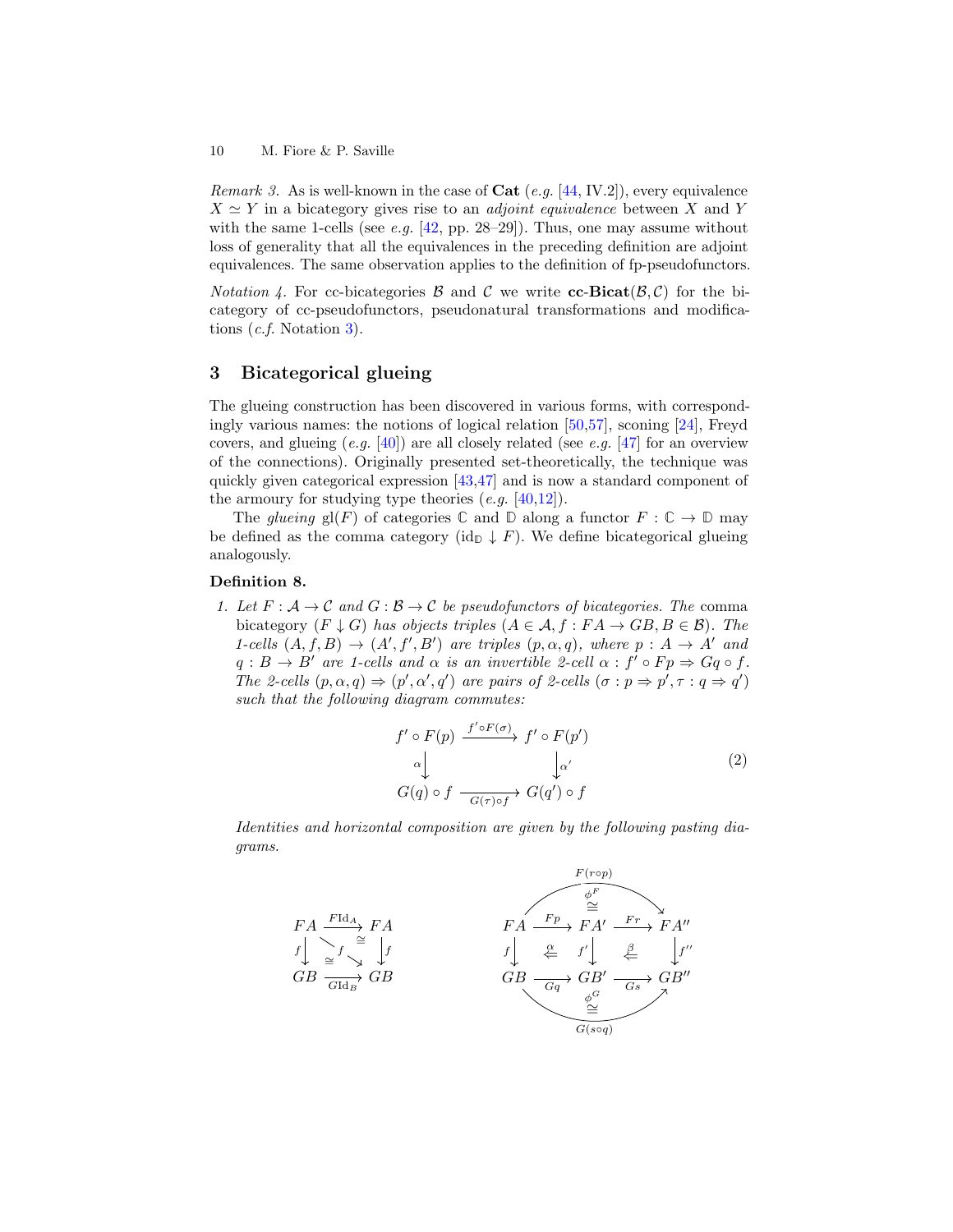Vertical composition, the identity 2-cell, and the structural isomorphisms are given component-wise.

2. The glueing bicategory  $gl(3)$  of bicategories  $\beta$  and  $\beta$  along a pseudofunctor  $\mathfrak{J}: \mathcal{B} \to \mathcal{C}$  is the comma bicategory (id<sub>C</sub>  $\downarrow \mathfrak{J}$ ).

We call axiom [\(2\)](#page-9-1) the *cylinder condition* due to its shape when viewed as a (3-dimensional) pasting diagram. Note that one directly obtains projection pseudofunctors  $\mathcal{B} \xleftarrow{\pi_{\text{dom}}} \text{gl}(\mathfrak{J}) \xrightarrow{\pi_{\text{cod}}} \mathcal{C}.$ 

We develop some basic theory of glueing bicategories, which we shall put to use in Section [5.](#page-16-0) We follow the terminology of [\[15\]](#page-18-15).

**Definition 9.** Let  $\mathfrak{J}: \mathcal{B} \to \mathcal{X}$  be a pseudofunctor. The relative hom-pseudofunctor  $\langle \mathfrak{J} \rangle : \mathcal{X} \to \textbf{Bicat}(\mathcal{B}^{\text{op}}, \textbf{Cat})$  is defined by  $\langle \mathfrak{J} \rangle X := \mathcal{X}(\mathfrak{J}(-), X)$ .

Following [\[15\]](#page-18-15), one might call the glueing bicategory  $gl(\langle \mathfrak{J} \rangle)$  associated to a relative hom-pseudofunctor the bicategory of B-intensional Kripke relations of  $arity \mathfrak{J}$ , and view it as an intensional, bicategorical, version of the category of Kripke relations.

The relative hom-pseudofunctor preserves all bilimits that exist in its domain. For products, this may be described explicitly.

**Lemma 4.** For any fp-bicategory  $(X, \Pi_n(-))$  and pseudofunctor  $\mathfrak{J}: \mathcal{B} \to \mathcal{X}$ , the relative hom-pseudofunctor  $\langle \mathfrak{J} \rangle$  extends canonically to an fp-pseudofunctor.

Proof. Take  $q_{X_{\bullet}}^{\times}$  to be the n-ary tupling  $\prod_{i=1}^{n} \mathcal{X}(\mathfrak{J}(-), X_i) \xrightarrow{\simeq} \mathcal{X}(\mathfrak{J}(-), \prod_{i=1}^{n} X_i)$ . This forms a pseudonatural transformation with naturality witnessed by post.

For any pseudofunctor  $\mathfrak{J}: \mathcal{B} \to \mathcal{X}$  there exists a pseudonatural transformation  $(l, \bar{l}) : Y \Rightarrow \langle \mathfrak{J} \rangle \circ \mathfrak{J} : \mathcal{B} \rightarrow \textbf{Bicat}(\mathcal{B}^{\text{op}}, \textbf{Cat})$  given by the functorial action of  $\mathfrak{J}$  on hom-categories. One may therefore define the following.

**Definition 10.** For any pseudofunctor  $\mathfrak{J}: \mathcal{B} \to \mathcal{X}$ , define the extended Yoneda pseudofunctor  $\underline{Y} : \mathcal{B} \to \text{gl}(\langle \mathfrak{J} \rangle)$  by setting  $\underline{Y}B := (YB, (l, \overline{l})_{(-,B)}, \mathfrak{J}B), \underline{Y}f :=$  $(Yf,(\phi_{-,f}^{\mathfrak{J}})^{-1},\mathfrak{J}f),$  and  $\underline{Y}(\tau : f \Rightarrow f' : B \rightarrow B') := (Y\tau,\mathfrak{J}\tau).$  The cylinder condition holds by the naturality of  $\phi^3$ , and the 2-cells  $\phi^{\underline{Y}}$  and  $\psi^{\underline{Y}}$  are  $(\phi^{\underline{Y}}, \phi^{\hat{Y}})$ and  $(\psi^{\rm Y}, \psi^{\rm J})$ , respectively.

The extended Yoneda pseudofunctor satisfies a corresponding 'extended Yoneda lemma' (c.f. [\[15,](#page-18-15) pp. 33]).

<span id="page-10-0"></span>**Lemma 5.** For any pseudofunctor  $\mathfrak{J}: \mathcal{B} \to \mathcal{X}$  and  $\underline{P} = (P, (\mathsf{k}, \overline{\mathsf{k}}), X) \in \text{gl}(\langle \mathfrak{J} \rangle)$ there exists an equivalence of pseudofunctors  $\text{gl}(\langle \mathfrak{J} \rangle)(\underline{Y}(-), \underline{P}) \simeq P$  and an invertible modification as in the diagram below. Hence  $\underline{Y}$  is locally an equivalence.

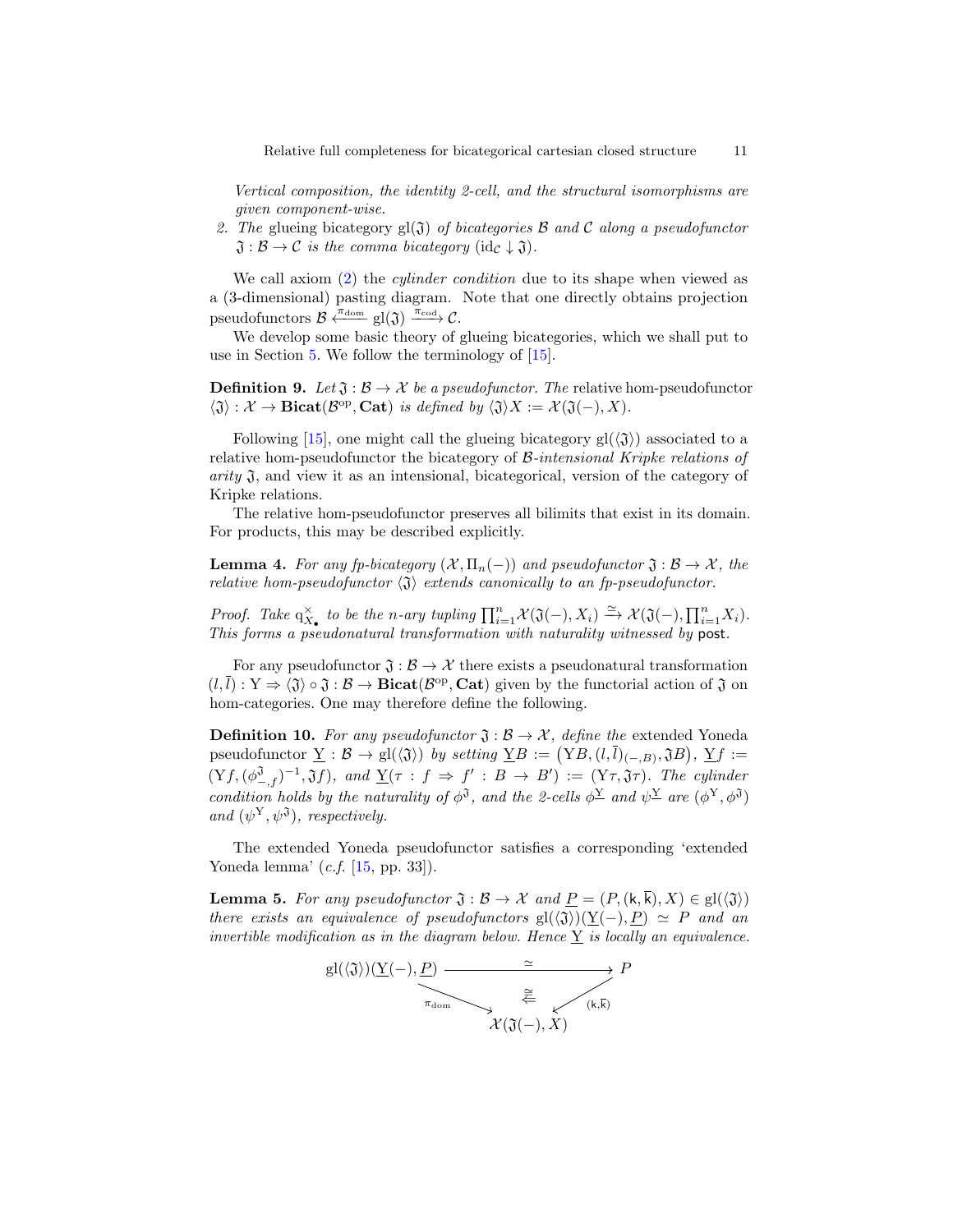Proof. The arrow marked  $\simeq$  is the composite of a projection and the equivalence arising from the Yoneda lemma. Its pseudo-inverse is the composite

<span id="page-11-1"></span>
$$
P \xrightarrow{\simeq} \text{Bicat}(\mathcal{B}^{op}, \text{Cat})(Y(-), P) \to gl(\langle \mathfrak{J} \rangle)(\underline{Y}(-), \underline{P})
$$
(3)

in which the equivalence arises from the Yoneda lemma and the unlabelled pseudofunctor takes a pseudonatural transformation  $(j, \bar{j})$  :  $YB \Rightarrow P$  to the triple with first component  $(j, \overline{j})$ , third component  $j_B(k_B(\text{Id}_B)) : \mathfrak{J}B \to X$  and second component defined using  $\overline{k}$  and  $\overline{j}$ . Chasing the definitions through and evaluating at  $A, B \in \mathcal{B}$ , one sees that when  $\underline{P} := \underline{Y}B$  the composite [\(3\)](#page-11-1) is equivalent to  $\underline{Y}_{A,B}$ . Since [\(3\)](#page-11-1) is locally an equivalence, Lemma [1\(](#page-5-2)[1\)](#page-5-3) completes the proof.

# <span id="page-11-0"></span>4 Cartesian closed structure on the glueing bicategory

It is well-known that, if **C** and **D** are cartesian closed categories, **D** has pullbacks, and  $F: \mathbb{C} \to \mathbb{D}$  is cartesian, then  $\text{gl}(F)$  is cartesian closed (e.g. [\[40,](#page-20-7)[12\]](#page-18-0)). In this section we prove a corresponding result for the glueing bicategory. We shall be guided by the categorical proof, for which see e.g.  $[43,$  Proposition 2].

## 4.1 Finite products in  $gl(3)$

<span id="page-11-2"></span>**Proposition 1.** Let  $(\mathcal{B}, \Pi_n(-))$  and  $(\mathcal{C}, \Pi_n(-))$  be fp-bicategories and  $(\mathfrak{J}, q^{\times})$ :  $\mathcal{B} \to \mathcal{C}$  be an fp-pseudofunctor. Then  $gl(\mathfrak{J})$  is an fp-bicategory with both projection pseudofunctors  $\pi_{\text{dom}}$  and  $\pi_{\text{cod}}$  strictly preserving products.

For a family of objects  $(C_i, c_i, B_i)_{i=1,\dots,n}$ , the n-ary product  $\prod_{i=1}^n (C_i, c_i, B_i)$ is defined to be the tuple  $\left(\prod_{i=1}^n C_i, q_{B_\bullet}^\times \circ \prod_{i=1}^n c_i, \prod_{i=1}^n B_i\right)$ . The kth projection  $\underline{\pi}_k$  is  $(\pi_k, \mu_k, \pi_k)$ , where  $\mu_k$  is defined by commutativity of the following diagram:



For an *n*-ary family of 1-cells  $(g_i, \alpha_i, f_i) : (Y, y, X) \to (C_i, c_i, B_i)$   $(i = 1, ..., n)$ , the *n*-ary tupling is  $(\langle g_1, \ldots, g_n \rangle, \{\alpha_1, \ldots, \alpha_n\}, \langle f_1, \ldots, f_n \rangle)$ , where  $\{\alpha_1, \ldots, \alpha_n\}$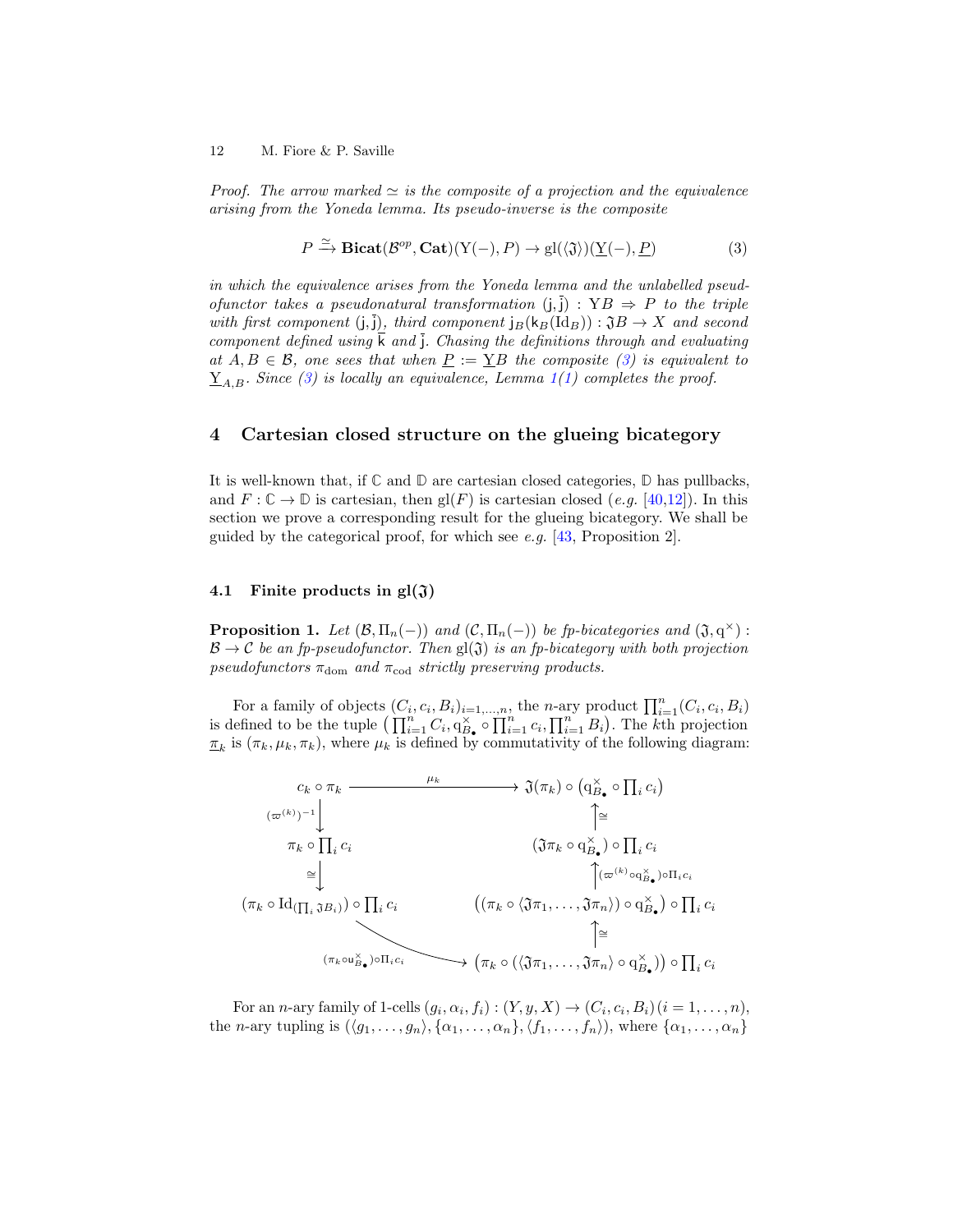is the composite

$$
(q_{B_{\bullet}}^{\times} \circ \prod_{i} c_{i}) \circ \langle g_{1}, \ldots, g_{n} \rangle \xrightarrow{\{\alpha_{1}, \ldots, \alpha_{n}\}} \mathfrak{J}(\langle f_{1}, \ldots, f_{n} \rangle) \circ y
$$
\n
$$
\cong \downarrow \qquad \qquad \downarrow \cong
$$
\n
$$
q_{B_{\bullet}}^{\times} \circ (\prod_{i} c_{i} \circ \langle g_{1}, \ldots, g_{n} \rangle) \qquad \qquad \text{Id}_{\mathfrak{J}(\prod B_{i})} \circ (\mathfrak{J}\langle f_{1}, \ldots, f_{n} \rangle \circ y)
$$
\n
$$
q_{B_{\bullet}}^{\times} \circ \text{fuse} \downarrow \qquad \qquad \downarrow \qquad \qquad \downarrow \qquad \qquad \downarrow \qquad \qquad \downarrow \qquad \qquad \downarrow \qquad \qquad \downarrow \qquad \qquad \downarrow \qquad \qquad \downarrow \qquad \qquad \downarrow \qquad \qquad \downarrow \qquad \qquad \downarrow \qquad \qquad \downarrow \qquad \qquad \downarrow \qquad \qquad \downarrow \qquad \qquad \downarrow \qquad \qquad \downarrow \qquad \qquad \downarrow \qquad \qquad \downarrow \qquad \qquad \downarrow \qquad \qquad \downarrow \qquad \qquad \downarrow \qquad \qquad \downarrow \qquad \qquad \downarrow \qquad \qquad \downarrow \qquad \qquad \downarrow \qquad \qquad \downarrow \qquad \qquad \downarrow \qquad \qquad \downarrow \qquad \qquad \downarrow \qquad \qquad \downarrow \qquad \qquad \downarrow \qquad \qquad \downarrow \qquad \qquad \downarrow \qquad \qquad \downarrow \qquad \qquad \downarrow \qquad \qquad \downarrow \qquad \qquad \downarrow \qquad \qquad \downarrow \qquad \qquad \downarrow \qquad \qquad \downarrow \qquad \qquad \downarrow \qquad \qquad \downarrow \qquad \qquad \downarrow \qquad \qquad \downarrow \qquad \qquad \downarrow \qquad \qquad \downarrow \qquad \qquad \downarrow \qquad \qquad \downarrow \qquad \qquad \downarrow \qquad \qquad \downarrow \qquad \qquad \downarrow \qquad \qquad \downarrow \qquad \qquad \downarrow \qquad \qquad \downarrow \qquad \qquad \downarrow \qquad \qquad \downarrow \qquad \qquad \
$$

Finally, for every family of 1-cells  $(g_i, \alpha_i, f_i) : (Y, y, X) \to (C_i, c_i, B_i)$   $(i =$ 1, ..., n) we require a glued 2-cell  $\pi_k \circ (\langle g_1, \ldots, g_n \rangle, \{\alpha_1, \ldots, \alpha_n\}, \langle f_1, \ldots, f_n \rangle) \Rightarrow$  $(g_k, \alpha_k, f_k)$  to act as the counit. We take simply  $(\varpi_{g_{\bullet}}^{(k)}, \varpi_{f_{\bullet}}^{(k)})$  $f_{\bullet}^{(\kappa)}$ ). This pair forms a 2-cell in  $gl(3)$ , and the required universal property holds pointwise.

<span id="page-12-0"></span>Remark 4. If  $(\mathfrak{J}, q^{\times}) : \mathcal{B} \to \mathcal{X}$  is an fp-pseudofunctor, then  $\underline{Y} : \mathcal{B} \to gl(\mathfrak{J})$  canonically extends to an fp-pseudofunctor. The pseudoinverse to  $\langle \underline{Y}\pi_1, \ldots, \underline{Y}\pi_n \rangle$  is  $(\langle -, \ldots, = \rangle, \cong, q^{\times})$ , where the component of the isomorphism at  $(f_i : X \to B_i)_{i=1,\ldots,n}$  $\mathrm{d} \in F\langle f_\bullet \rangle \stackrel{\cong}{\Longrightarrow} \mathrm{Id}_{F(\Pi_iB_i)} \circ F\langle f_\bullet \rangle \xrightarrow{(\mathsf{c}^\times_{B_\bullet})^{-1} \circ F\langle f_\bullet \rangle} \xrightarrow{\mathsf{q}^\times_{B_\bullet} \circ \langle F \pi_\bullet \rangle \circ F\langle f_\bullet \rangle \xrightarrow{\mathsf{q}^\times_{B_\bullet} \circ \mathrm{unpack}} \mathsf{q}^\times_{B_\bullet} \circ \langle F f_\bullet \rangle.$ 

## 4.2 Exponentials in  $gl(3)$

As in the 1-categorical case, the definition of currying in  $gl(3)$  employs pullbacks. A *pullback* of the cospan  $(X_1 \to X_0 \leftarrow X_2)$  in a bicategory  $\beta$  is a bilimit for the strict pseudofunctor  $X : (1 \to 0 \leftarrow 2) \to \mathcal{B}$  determined by the cospan. We state the universal property in the form that will be most useful for our applications.

**Lemma 6.** The pullback of a cospan  $(X_1 \xrightarrow{f_1} X_0 \xleftarrow{f_2} X_2)$  in a bicategory B is determined, up to equivalence, by the following data and properties: a span  $(X_1 \xleftarrow{\gamma_1} P \xrightarrow{\gamma_2} X_2)$  in B and an invertible 2-cell filling the diagram on the left below



such that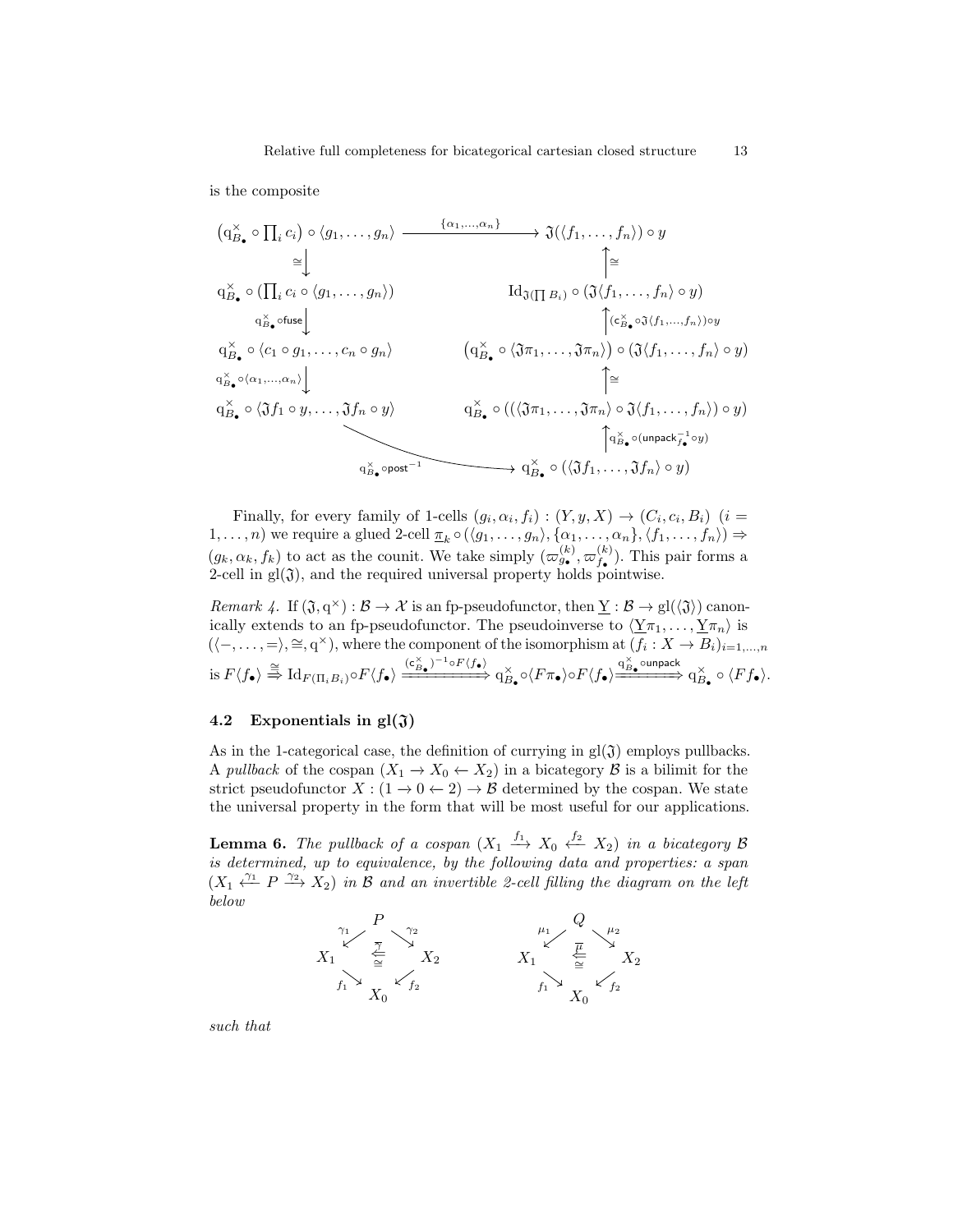1. for any other diagram as on the right above there exists a fill-in  $(u, \Xi_1, \Xi_2)$ , namely a 1-cell  $u: Q \to P$  and invertible 2-cells  $\Xi_i : \gamma_i \circ u \Rightarrow \mu_i \ (i = 1, 2)$ satisfying

$$
(f_2 \circ \gamma_2) \circ u \xrightarrow{\simeq} f_2 \circ (\gamma_2 \circ u) \xrightarrow{f_2 \circ \Xi_2} f_2 \circ \mu_2
$$
  

$$
\overline{\gamma} \circ u \downarrow \qquad \qquad \downarrow \overline{\mu}
$$
  

$$
(f_1 \circ \gamma_1) \circ u \xrightarrow{\simeq} f_1 \circ (\gamma_1 \circ u) \xrightarrow{f_1 \circ \Xi_1} f_1 \circ \mu_1
$$

2. for any 1-cells  $v, w : Q \to P$  and 2-cells  $\Psi_i : \gamma_i \circ v \Rightarrow \gamma_i \circ w$   $(i = 1, 2)$ satisfying

$$
(f_2 \circ \gamma_2) \circ v \xrightarrow{\simeq} f_2 \circ (\gamma_2 \circ v) \xrightarrow{f_2 \circ \Psi_2} f_2 \circ (\gamma_2 \circ w) \xrightarrow{\simeq} (f_2 \circ \gamma_2) \circ w
$$
  

$$
\overline{\gamma} \circ v \downarrow \qquad \qquad \downarrow \overline{\gamma} \circ w
$$
  

$$
(f_1 \circ \gamma_1) \circ v \xrightarrow{\simeq} f_1 \circ (\gamma_1 \circ v) \xrightarrow{f_1 \circ \Psi_1} f_1 \circ (\gamma_1 \circ w) \xrightarrow{\simeq} (f_1 \circ \gamma_1) \circ w
$$

there exists a unique 2-cell  $\Psi: v \Rightarrow w$  such that  $\Psi_i = \gamma_i \circ \Psi$   $(i = 1, 2)$ .

- *Example 6.* 1. In Cat, the pullback of a cospan  $(\mathcal{B} \xrightarrow{F} \mathbb{X} \xleftarrow{G} C)$  is the full subcategory of the comma category  $(F \downarrow G)$  consisting of objects of the form  $(B, f, C)$  for which  $f : FB \rightarrow GC$  is an isomorphism. Note that this differs from the strict  $(2-)$ categorical pullback in **Cat**, in which every f is required to be an identity  $(c.f. [65, Example 2.1]).$  $(c.f. [65, Example 2.1]).$  $(c.f. [65, Example 2.1]).$
- 2. Like any bilimit, pullbacks in the bicategory  $\textbf{Bicat}(\mathcal{B}^{\text{op}}, \textbf{Cat})$  are computed pointwise (see [\[53,](#page-20-18) Proposition 3.6]).

We now define exponentials in the glueing bicategory. Precisely, we extend Proposition [1](#page-11-2) to the following.

<span id="page-13-1"></span>**Theorem 5.** Let  $(\mathcal{B}, \Pi_n(-), \Rightarrow)$  and  $(\mathcal{C}, \Pi_n(-), \Rightarrow)$  be cc-bicategories such that C has pullbacks. For any fp-pseudofunctor  $(\mathfrak{J}, q^{\times}) : (\mathcal{B}, \Pi_n(-)) \to (\mathcal{C}, \Pi_n(-)),$ the glueing bicategory  $gl(3)$  has a cartesian closed structure with forgetful pseudofunctor  $\pi_{\text{dom}} : gl(\mathfrak{J}) \to \mathcal{B}$  strictly preserving products and exponentials.

The evaluation map. We begin by defining the mapping  $(-) \Rightarrow (-)$  and the evaluation 1-cell eval. For  $\underline{C} := (C, c, B), \underline{C'} := (C', c', B') \in \text{gl}(\mathfrak{J})$  we set  $\underline{C} \Rightarrow \underline{C'}$ to be the left-hand vertical leg of the following pullback diagram, in which we write  $m_{B,B'} := \lambda(\mathfrak{J}(\text{eval}_{B,B'}) \circ q_{B \Rightarrow B',B}^{\times}).$ 

<span id="page-13-0"></span>
$$
C \supset C' \longrightarrow (C \Rightarrow C')
$$
\n
$$
\mathfrak{J}(B \Rightarrow B') \longrightarrow \mathfrak{J}(B \Rightarrow B') \longrightarrow (\mathfrak{J}B \Rightarrow \mathfrak{J}B') \longrightarrow (C \Rightarrow \mathfrak{J}B')
$$
\n
$$
\mathfrak{J}(B \Rightarrow B') \longrightarrow \mathfrak{J}(B \Rightarrow \mathfrak{J}B') \longrightarrow (C \Rightarrow \mathfrak{J}B')
$$
\n
$$
\lambda(\text{eval}_{\mathfrak{J}B, \mathfrak{J}B'} \circ ((\mathfrak{J}B \Rightarrow \mathfrak{J}B') \times c)) \circ m_{B,B'} \longrightarrow (C \Rightarrow \mathfrak{J}B')
$$
\n
$$
\lambda(\text{eval}_{\mathfrak{J}B, \mathfrak{J}B'} \circ ((\mathfrak{J}B \Rightarrow \mathfrak{J}B') \times c)) \circ m_{B,B'} \tag{4}
$$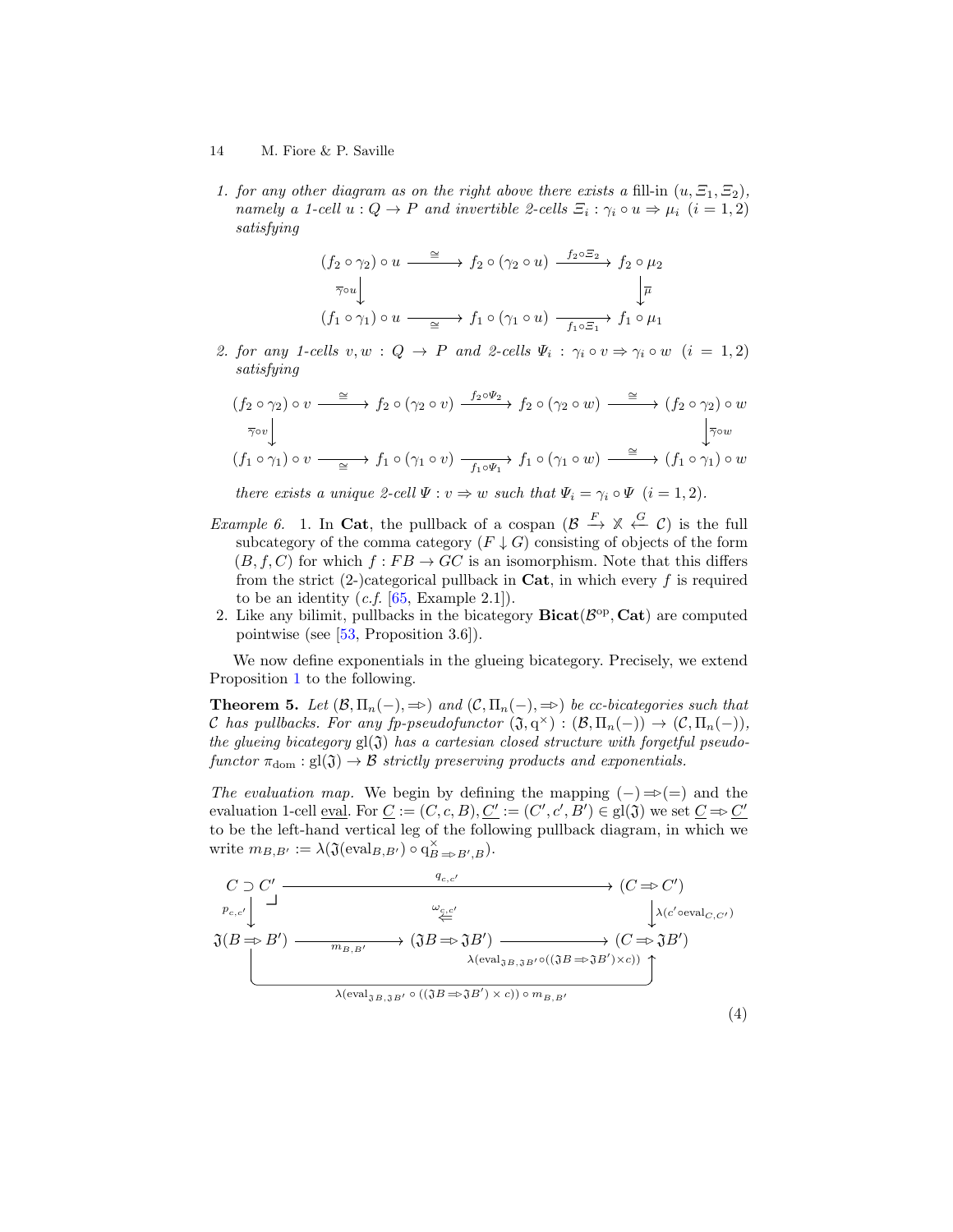Example 7. The pullback [\(4\)](#page-13-0) generalises the well-known definition of a logical rela-tion of varying arity [\[36\]](#page-19-20). Indeed, where  $\mathfrak{J} := \langle \mathfrak{K} \rangle$  is the relative hom-pseudofunctor for an fp-pseudofunctor  $(\mathfrak{K}, q^{\times}) : \mathcal{B} \to \mathcal{X}$  between cc-bicategories,  $A \in \mathcal{B}$  and  $X, X' \in \mathcal{X}$ , the functor  $m_{X,X'}(A)$  takes a 1-cell  $f : \mathfrak{K}A \to (X \Rightarrow X')$  in X to the pseudonatural transformation  $YA \times \mathcal{X}(\mathfrak{K}(-),X) \Rightarrow \mathcal{X}(\mathfrak{K}(-),X')$  with components  $\lambda B \cdot \lambda (\rho : B \to A, u : \mathfrak{R}B \to X)$ . eval<sub>X, X'</sub>  $\circ$   $\langle f \circ \mathfrak{K}(\rho), u \rangle$ . Intuitively, therefore, the pullback enforces the usual closure condition defining a logical relation at exponential type, while also tracking the isomorphism witnessing that this condition holds  $(c.f. [36,3,15])$  $(c.f. [36,3,15])$  $(c.f. [36,3,15])$  $(c.f. [36,3,15])$  $(c.f. [36,3,15])$ .

Notation 6. For reasons of space—particularly in pasting diagrams—we will sometimes write  $\widetilde{c} := \text{eval}_{\mathfrak{J}B, \mathfrak{J}B'} \circ ((\mathfrak{J}B \Rightarrow \mathfrak{J}B') \times c) : (\mathfrak{J}B \Rightarrow \mathfrak{J}B') \times C \rightarrow \mathfrak{J}B'$ <br>when  $c : C \rightarrow \mathfrak{J}B$  in  $C$ when  $c: C \to \mathfrak{J}B$  in  $\mathcal{C}.$ 

The evaluation map  $\underline{eval}_{C,C'}$  is defined to be  $(\text{eval}_{C,C'} \circ (q_{c,c'} \times C), \text{E}_{C,C'}, \text{eval}_{B,B'})$ , where the witnessing 2-cell  $\overline{\mathbb{E}_{C,C'}}$  is given by the pasting diagram below, in which the unlabelled arrow is  $q_{(B \Rightarrow B', B)}^{\times} \circ (p_{c,c'} \times c)$ .



Here the bottom  $\cong$  denotes a composite of  $\Phi$ , structural isomorphisms and  $\Phi^{-1}$ , and the top  $\cong$  denotes a composite of  $\omega_{c,c'} \times C$  with instances of  $\Phi$ ,  $\Phi^{-1}$ , and the structural isomorphisms.

The currying operation. Let  $\underline{R} := (R, r, Q), C := (C, c, B)$  and  $\underline{C'} := (C', c', B')$ and suppose given a 1-cell  $(t, \alpha, s) : \underline{R} \times \underline{C} \to \underline{C'}$ . We construct  $\underline{\lambda}(t, \alpha, s)$  using the universal property [\(4\)](#page-13-0) of the pullback. To this end, we define invertible composites  $U_\alpha$  and  $T_\alpha$  as in the following two diagrams and set  $L_\alpha := \eta^{-1} \bullet e^{\dagger} (U_\alpha^{-1} \circ \alpha \circ T_\alpha)$ :  $\lambda(c' \circ \text{eval}_{C,C'}) \circ \lambda t \Rightarrow (\lambda(\tilde{c}) \circ m_{B,B'}) \circ (\mathfrak{J}(\lambda s) \circ r).$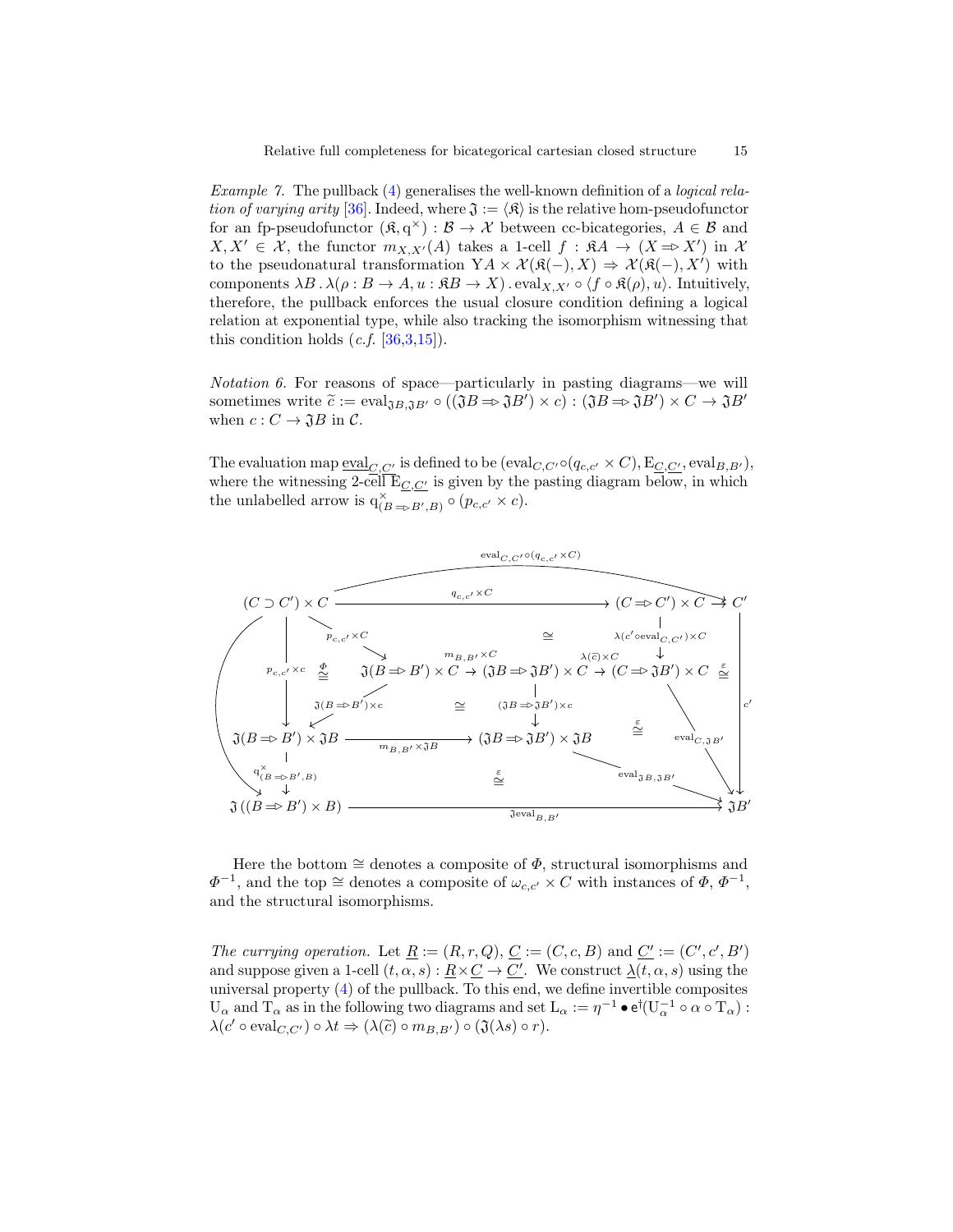$$
\text{eval}_{C, \mathfrak{J}B} \circ ((\lambda(\tilde{c}) \circ m_{B,B'}) \circ (\mathfrak{J}(\lambda s) \circ r)) \times C \xrightarrow{\mathbf{U}_{\alpha}} \mathfrak{J} s \circ (q_{Q,B}^{\times} \circ (r \times c))
$$
\n
$$
\cong \downarrow
$$
\n
$$
\left(\text{eval}_{C, \mathfrak{J}B} \circ (\lambda(\tilde{c}) \times C)) \circ (m_{B,B'} \circ (\mathfrak{J}(\lambda s) \circ r)) \times C \right) \xrightarrow{\varepsilon_{\tilde{c}} \circ (m_{B,B'} \circ (\mathfrak{J}(\lambda s) \circ r)) \times C} \mathfrak{J}(\text{eval}_{B,B'} \circ (\lambda s \times B)) \circ (q_{Q,B}^{\times} \circ (r \times c))
$$
\n
$$
\cong \downarrow
$$
\n
$$
\left(\text{eval}_{\mathfrak{J}B, \mathfrak{J}B'} \circ (m_{B,B'} \times \mathfrak{J}B)) \circ ((\mathfrak{J}(\lambda s) \times \mathfrak{J}B) \circ (r \times c)) \right) \xrightarrow{\varepsilon_{(\mathfrak{J}eval_{Q,A})} \circ (\mathfrak{J}(\lambda s) \times \mathfrak{J}B) \circ (r \times c)}
$$
\n
$$
\left(\text{eval}_{\mathfrak{J}B,B'} \circ (m_{B,B'} \times \mathfrak{J}B)) \circ ((\mathfrak{J}(\lambda s) \times \mathfrak{J}B) \circ (r \times c)) \right)
$$
\n
$$
\left(\mathfrak{J}(\text{eval}_{B,B'}) \circ q_{(B \Rightarrow B',B)}^{\times}\right) \circ ((\mathfrak{J}(\lambda s) \times \mathfrak{J}d_{B}) \circ (r \times c)) \xrightarrow{\varepsilon_{(\mathfrak{J}G)}} \mathfrak{J}(\text{eval}_{B,B'}) \circ (r \times c))
$$

The unlabelled arrow is the canonical composite of  $\textsf{nat}_{\lambda s, \text{id}_B}$  with  $\phi_{\text{eval},\lambda(s)\times B}^{\mathfrak{J}}$ and structural isomorphisms.  $T_{\alpha}$  is then defined using  $U_{\alpha}$ :

$$
\text{eval}_{C, \mathfrak{J}B'} \circ (\lambda(c' \circ \text{eval}_{C,C'}) \circ \lambda t) \times C \xrightarrow{\mathrm{T}_{\alpha}} c' \circ t
$$
\n
$$
\cong \downarrow \qquad \qquad \uparrow c' \circ \epsilon
$$
\n
$$
(\text{eval}_{C, \mathfrak{J}B'} \circ (\lambda(c' \circ \text{eval}_{C,C'}) \times C)) \circ (\lambda(t) \times C) \qquad c' \circ (\text{eval}_{C,C'} \circ (\lambda(t) \times C))
$$
\n
$$
\varepsilon_{(c' \circ \text{eval})} \circ (\lambda(t) \times C) \qquad \qquad (c' \circ \text{eval}_{C,C'}) \circ (\lambda(t) \times C)
$$

Applying the universal property of the pullback  $(4)$  to  $L_{\alpha}$ , one obtains a 1-cell  $\underline{\mathsf{lam}}(t)$  and a pair of invertible 2-cells<br>  $\varGamma_{c,c'}$  and  $\varDelta_{c,c'}$  filling the diagram



We define  $\underline{\lambda}(t, \alpha, s) := (\underline{\mathsf{lam}}(t), \Gamma_{c,c'}, \lambda s).$ 

The counit 2-cell. Finally we come to the counit. For a 1-cell  $\underline{t} := (t, \alpha, s)$ :  $(R, r, Q) \times (C, c, B) \rightarrow (C', c', B')$  the 1-cell eval  $\circ (\underline{\lambda}(t, \alpha, s) \times (C, c, B))$  unwinds to the pasting diagram below, in which the unlabelled arrow is  $q_{Q,B}^{\times} \circ (r \times c)$ :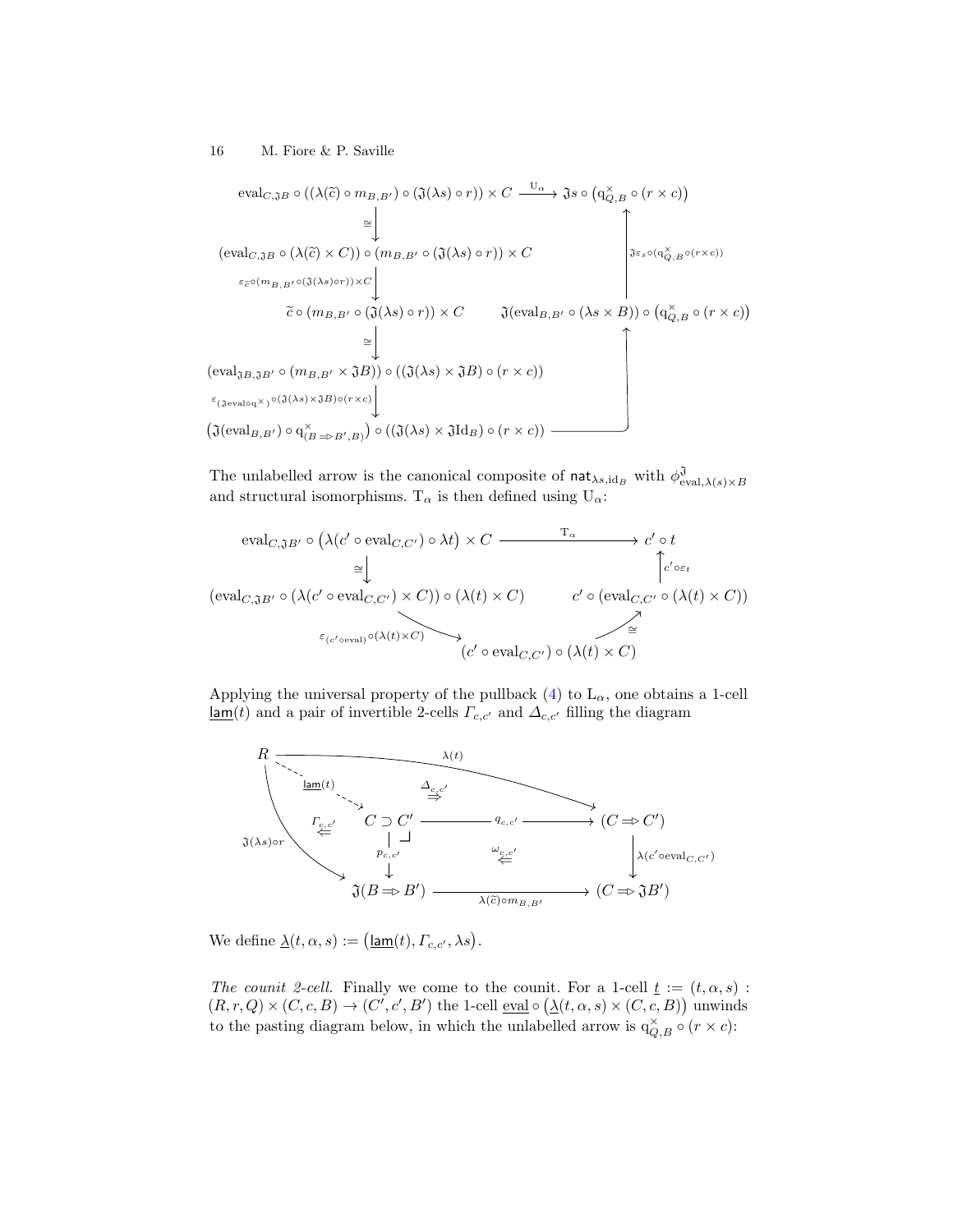

For the counit  $\underline{\varepsilon}_{t}$  we take the 2-cell with first component<br>  $\underline{\mathsf{e}}_{t}$  defined by

$$
(\text{eval}_{C,C'} \circ (q_{c,c'} \times C)) \circ (\underline{\text{lam}}(t) \times C) \xrightarrow{\epsilon_t} t
$$
  
\n
$$
\cong \downarrow \qquad \qquad \uparrow \epsilon_t
$$
  
\n
$$
\text{eval}_{C,C'} \circ ((q_{c,c'} \circ \underline{\text{lam}}(t)) \times C) \xrightarrow{\text{eval}_{C,C'} \circ (\Delta_{c,c'} \times C)} \text{eval}_{C,C'} \circ (\lambda(t) \times C)
$$

and second component simply  $\varepsilon_s$ : eval $_{B,B'} \circ (\lambda(s) \times B) \Rightarrow s$ . This pair forms an invertible 2-cell in  $gl(J)$ . One checks this satisfies the required universal property in a manner analogous to the 1-categorical case (see [\[55\]](#page-20-6) for the full details). This completes the proof of Theorem [5.](#page-13-1)

## <span id="page-16-0"></span>5 Relative full completeness

We apply the theory developed in the preceding two sections to prove the relative full completeness result. As outlined in the introduction, this corresponds to a proof of conservativity of the theory of rewriting for the higher-order equational theory of rewriting in STLC over the algebraic equational theory of rewriting in STPC. We adapt 'Lafont's argument' [\[39,](#page-20-1) Annexe C] from the form presented in [\[16\]](#page-18-2), for which we require bicategorical versions of the free cartesian category  $\mathbb{F}^{\times}[\mathbb{C}]$  and free cartesian closed category  $\mathbb{F}^{\times,\rightarrow}[\mathbb{C}]$  over a category  $\mathbb{C}$ . In line with the strategy for the STLC  $(c.f. [12, pp. 173-4])$  $(c.f. [12, pp. 173-4])$  $(c.f. [12, pp. 173-4])$ , we deal with the contravariance of the pseudofunctor  $(- \Rightarrow =)$  by restricting to a bicategory of cc-pseudofunctors, pseudonatural equivalences (that is, pseudonatural transformations for which each component is a given equivalence), and invertible modifications. We denote this with the subscript  $\simeq, \cong.$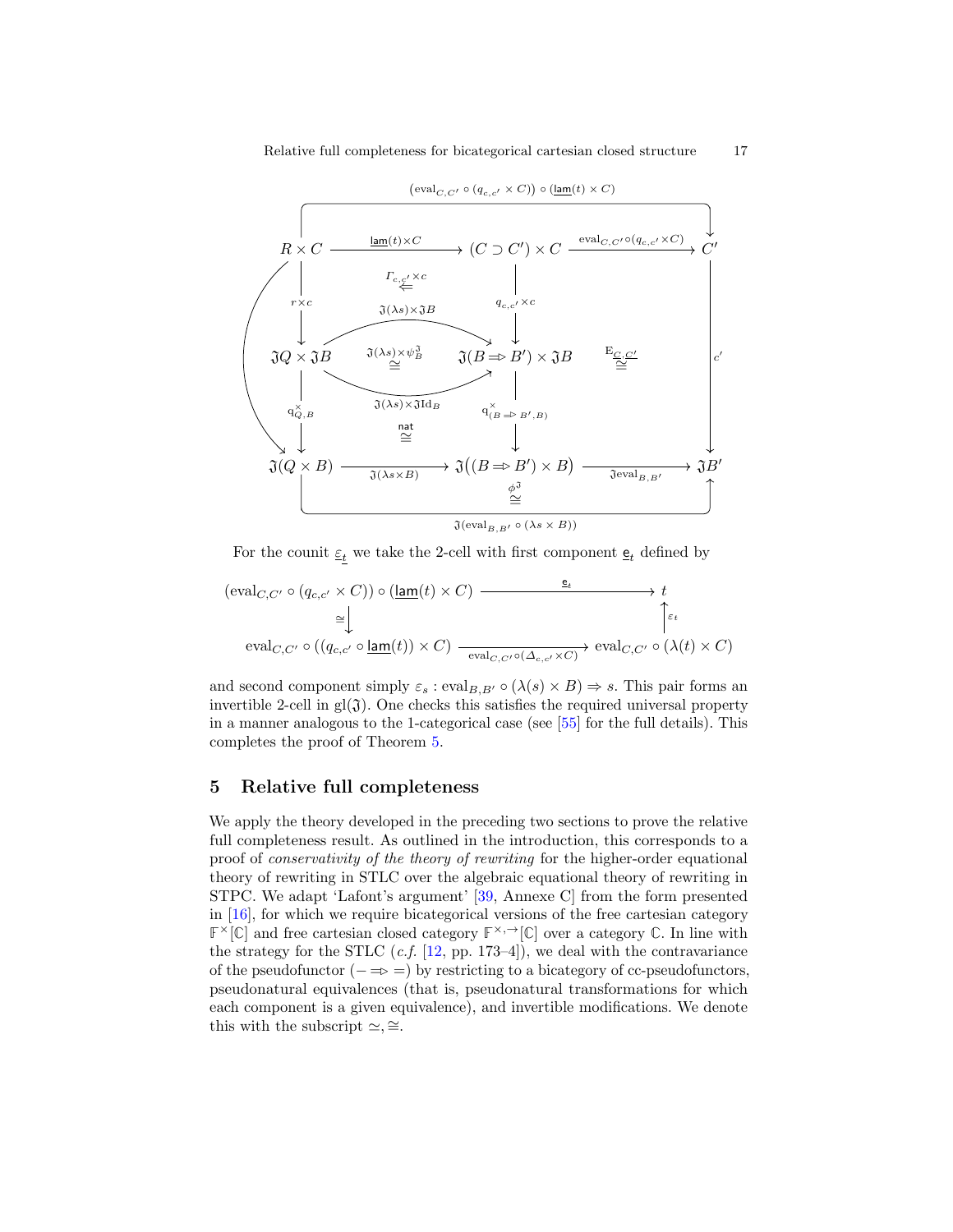**Lemma 7.** For any bicategory  $\mathcal{B}$ , fp-bicategory  $(\mathcal{C}, \Pi_n(-))$  and cc-bicategory  $(\mathcal{D}, \Pi_n(-), \Rightarrow)$ :

1. There exists an fp-bicategory  $\mathcal{F}^{\times}[\mathcal{B}]$  and a pseudofunctor  $\eta^{\times}:\mathcal{B}\to\mathcal{F}^{\times}[\mathcal{B}]$ such that composition with  $\eta^{\times}$  induces a biequivalence

 $f\!\!p\text{-} \mathrm{Bicat}(\mathcal{F}^\times[\mathcal{B}],\mathcal{C}) \stackrel{\simeq}{\to} \mathrm{Bicat}(\mathcal{B},\mathcal{C})$ 

2. There exists a cc-bicategory  $\mathcal{F}^{\times, \to}[\mathcal{B}]$  and a pseudofunctor  $\eta^{\Rightarrow} : \mathcal{B} \to \mathcal{F}^{\times, \to}[\mathcal{B}]$ such that composition with  $\eta^{\Rightarrow}$  induces a biequivalence

 $\mathbf{cc}\text{-}\mathbf{Bicat}_{\simeq, \simeq}(\mathcal{F}^{\times, \rightarrow}[\mathcal{B}], \mathcal{D}) \xrightarrow{\simeq} \mathbf{Bicat}(\mathcal{B}, \mathcal{D})$ 

Proof (sketch). A syntactic construction suffices: one defines formal products and exponentials and then quotients by the axioms (see  $[48, p. 79]$  $[48, p. 79]$  or  $[55]$ ).

Thus, for any bicategory  $\mathcal{B}$ , fp-bicategory  $(\mathcal{C}, \Pi_n(-))$ , and pseudofunctor  $F: \mathcal{B} \to \mathcal{C}$  there exists an fp-pseudofunctor  $F^{\#}: \mathcal{F}^{\times}[\mathcal{B}] \to \mathcal{C}$  and an equivalence  $F^{\#} \circ \eta^{\times} \simeq F$ . Moreover, for any fp-pseudofunctor  $G : \mathcal{F}^{\times}[\mathcal{B}] \to \mathcal{C}$  such that  $G \circ \eta^{\times} \simeq F$  one has  $G \simeq F^{\#}$ . A corresponding result holds for cc-bicategories and cc-pseudofunctors.

<span id="page-17-0"></span>**Theorem 7.** For any bicategory B the universal fp-pseudofunctor  $\iota : \mathcal{F}^{\times}[\mathcal{B}] \rightarrow$  $\mathcal{F}^{\times,\to}[\mathcal{B}]$  extending  $\eta^{\Rightarrow}$  is locally an equivalence. Hence  $\eta^{\Rightarrow}:\mathcal{B}\to\mathcal{F}^{\times,\to}[\mathcal{B}]$  is locally an equivalence.

Proof. Since *ι* preserves finite products, the bicategory  $gl(\langle \iota \rangle)$  is cartesian closed (Theorem [5\)](#page-13-1). The composite  $K := \underline{Y} \circ \eta^{\times} : \mathcal{B} \to gl(\langle \iota \rangle)$  therefore induces a cc-pseudofunctor  $K^{\#} : \mathcal{F}^{\times,\rightarrow}[\mathcal{B}] \rightarrow \text{gl}(\langle \iota \rangle).$ 

First observe that  $(K^{\#} \circ \iota) \circ \eta^{\times} \simeq K^{\#} \circ \eta^{\Rightarrow} \simeq K = \underline{Y} \circ \eta^{\times}$ . Since  $\underline{Y}$  is canonically an fp-pseudofunctor (Remark [4\)](#page-12-0), it follows that  $K^{\#} \circ \iota \simeq \underline{Y}$ . Since Y is locally an equivalence (Lemma [5\)](#page-10-0), Lemma  $1(1)$  $1(1)$  entails that  $K^{\#} \circ \iota$  is locally an equivalence.

Next, examining the definition of  $\underline{Y}$  one sees that  $\pi_{\text{dom}} \circ \underline{Y} = \iota$ , and so

 $(\pi_{\text{dom}} \circ K^{\#}) \circ \eta^{\Rightarrow} \simeq (\pi_{\text{dom}} \circ \underline{Y}) \circ \eta^{\times} \simeq \iota \circ \eta^{\times} \simeq \eta^{\Rightarrow}$ 

It follows that  $\pi_{\text{dom}} \circ K^{\#} \simeq id_{\mathcal{F}^{\times}, \to [\mathcal{B}]},$  and hence that  $\pi_{\text{dom}} \circ K^{\#}$  is also locally an equivalence.

Now consider the composite  $\mathcal{F}^{\times}[\mathcal{B}] \stackrel{\iota}{\rightarrow} \mathcal{F}^{\times,+}[\mathcal{B}] \stackrel{\mathrm{K}^{\#}}{\longrightarrow} \mathrm{gl}(\langle \iota \rangle) \stackrel{\pi_{\mathrm{dom}}} {\longrightarrow} \mathcal{F}^{\times,+}[\mathcal{B}].$ By Lemma  $1(2)$  $1(2)$  and the preceding,  $\iota$  is locally an equivalence. Finally, it is direct from the construction of  $\mathcal{F}^{\times}[\mathcal{B}]$  that  $\eta^{\times}$  is locally an equivalence; thus, so are  $\iota \circ \eta^{\times} \simeq \eta^{\Rightarrow}$ .

Acknowledgements. We thank all the anonymous reviewers for their comments: these improved the paper substantially. We are especially grateful to the reviewer who pointed out an oversight in the original formulation of Lemma  $1(2)$  $1(2)$ , which consequently affected the argument in Theorem [7,](#page-17-0) and provided the elegant fix therein.

The second author was supported by a Royal Society University Research Fellow Enhancement Award.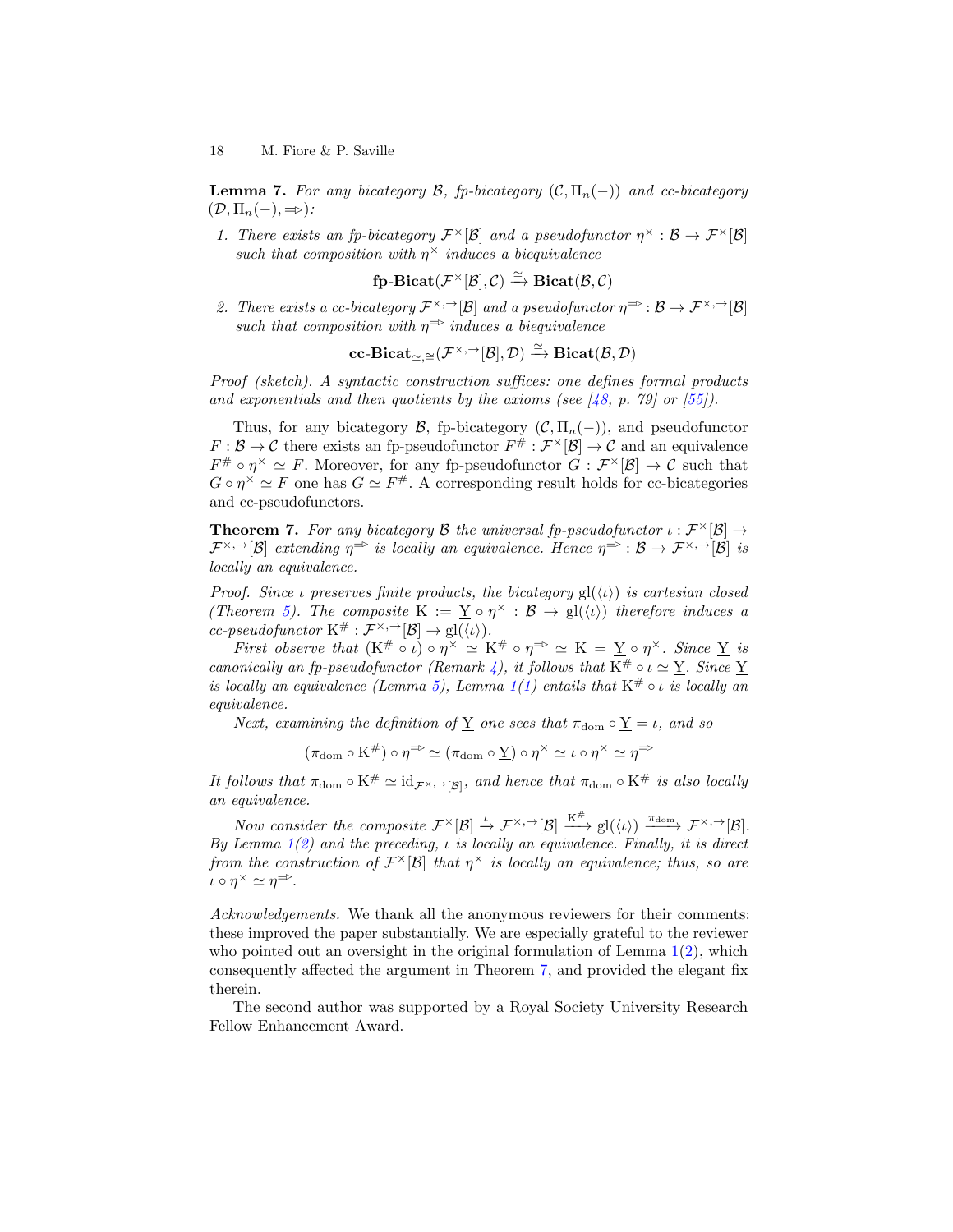## References

- <span id="page-18-9"></span>1. Abbott, M.G.: Categories of containers. Ph.D. thesis, University of Leicester (2003)
- <span id="page-18-1"></span>2. Abramsky, S., Jagadeesan, R.: Games and full completeness for multiplicative linear logic. Journal of Symbolic Logic 59(2), 543–574 (1994). <https://doi.org/10.2307/2275407>
- <span id="page-18-16"></span>3. Alimohamed, M.: A characterization of lambda definability in categorical models of implicit polymorphism. Theoretical Computer Science 146(1-2), 5–23 (1995). [https://doi.org/10.1016/0304-3975\(94\)00283-O](https://doi.org/10.1016/0304-3975(94)00283-O)
- <span id="page-18-3"></span>4. Balat, V., Di Cosmo, R., Fiore, M.: Extensional normalisation and typed-directed partial evaluation for typed lambda calculus with sums. In: Proceedings of the 31st Annual ACM SIGPLAN-SIGACT Symposium on Principles of Programming Languages. pp. 64–76 (2004)
- <span id="page-18-6"></span>5. B´enabou, J.: Introduction to bicategories. In: Reports of the Midwest Category Seminar. pp. 1–77. Springer Berlin Heidelberg, Berlin, Heidelberg (1967)
- <span id="page-18-5"></span>6. Bloom, S.L., Ésik, Z., Labella, A., Manes, E.G.: Iteration 2-theories. Applied Categorical Structures 9(2), 173–216 (2001). <https://doi.org/10.1023/a:1008708924144>
- <span id="page-18-7"></span>7. Borceux, F.: Bicategories and distributors, Encyclopedia of Mathematics and its Applications, vol. 1, pp. 281–324. Cambridge University Press (1994). <https://doi.org/10.1017/CBO9780511525858.009>
- <span id="page-18-12"></span>8. Carboni, A., Kelly, G.M., Walters, R.F.C., Wood, R.J.: Cartesian bicategories II. Theory and Applications of Categories 19(6), 93–124 (2008), [http://www.tac.mta.](http://www.tac.mta.ca/tac/volumes/19/6/19-06abs.html) [ca/tac/volumes/19/6/19-06abs.html](http://www.tac.mta.ca/tac/volumes/19/6/19-06abs.html)
- <span id="page-18-13"></span>9. Carboni, A., Lack, S., Walters, R.F.C.: Introduction to extensive and distributive categories. Journal of Pure and Applied Algebra 84(2), 145–158 (1993). [https://doi.org/10.1016/0022-4049\(93\)90035-r](https://doi.org/10.1016/0022-4049(93)90035-r)
- <span id="page-18-11"></span>10. Carboni, A., Walters, R.F.C.: Cartesian bicategories I. Journal of Pure and Applied Algebra 49(1), 11–32 (1987). [https://doi.org/10.1016/0022-4049\(87\)90121-6](https://doi.org/10.1016/0022-4049(87)90121-6)
- <span id="page-18-8"></span>11. Castellan, S., Clairambault, P., Rideau, S., Winskel, G.: Games and strategies as event structures. Logical Methods in Computer Science 13 (2017)
- <span id="page-18-0"></span>12. Crole, R.L.: Categories for Types. Cambridge University Press (1994). <https://doi.org/10.1017/CBO9781139172707>
- <span id="page-18-10"></span>13. Dagand, P.E., McBride, C.: A categorical treatment of ornaments. In: Proceedings of the 28th Annual ACM/IEEE Symposium on Logic in Computer Science. pp. 530–539. IEEE Computer Society, Washington, DC, USA (2013). <https://doi.org/10.1109/LICS.2013.60>
- <span id="page-18-4"></span>14. Fiore, M.: Axiomatic Domain Theory in Categories of Partial Maps. Distinguished Dissertations in Computer Science, Cambridge University Press (1996)
- <span id="page-18-15"></span>15. Fiore, M.: Semantic analysis of normalisation by evaluation for typed lambda calculus. In: Proceedings of the 4th ACM SIGPLAN International Conference on Principles and Practice of Declarative Programming. pp. 26–37. ACM, New York, NY, USA (2002). <https://doi.org/10.1145/571157.571161>
- <span id="page-18-2"></span>16. Fiore, M., Di Cosmo, R., Balat, V.: Remarks on isomorphisms in typed lambda calculi with empty and sum types. In: Proceedings of the 28th Annual IEEE Symposium on Logic in Computer Science. pp. 147–156. IEEE Computer Society Press (2002). <https://doi.org/10.1109/LICS.2002.1029824>
- <span id="page-18-14"></span>17. Fiore, M., Gambino, N., Hyland, M., Winskel, G.: The cartesian closed bicategory of generalised species of structures. Journal of the London Mathematical Society 77(1), 203–220 (2007). <https://doi.org/10.1112/jlms/jdm096>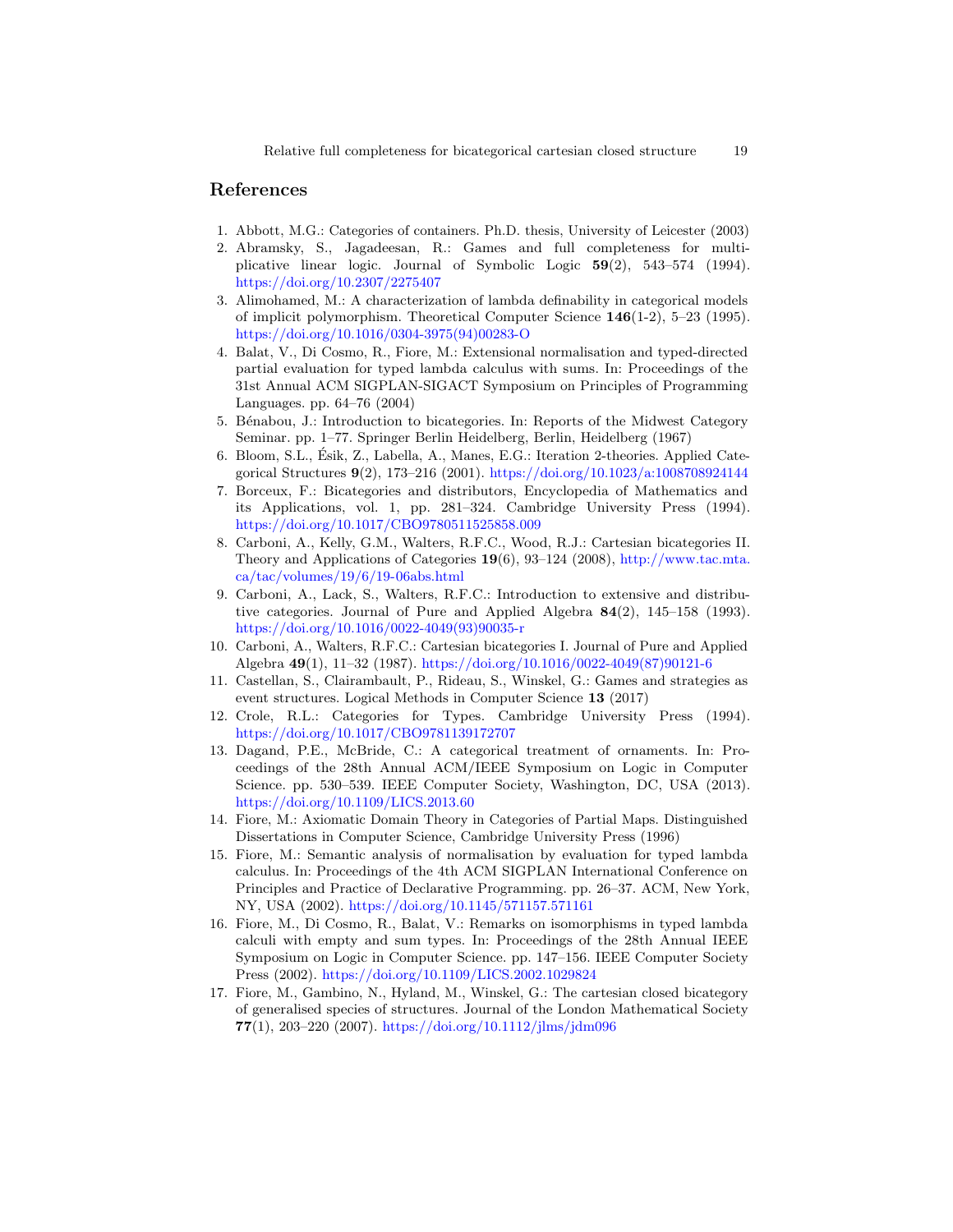- 20 M. Fiore & P. Saville
- <span id="page-19-14"></span>18. Fiore, M., Gambino, N., Hyland, M., Winskel, G.: Relative pseudomonads, Kleisli bicategories, and substitution monoidal structures. Selecta Mathematica New Series (2017)
- <span id="page-19-12"></span>19. Fiore, M., Joyal, A.: Theory of para-toposes. Talk at the Category Theory 2015 Conference. Departamento de Matematica, Universidade de Aveiro (Portugal)
- <span id="page-19-1"></span>20. Fiore, M., Saville, P.: A type theory for cartesian closed bicategories. In: Proceedings of the 34th Annual ACM/IEEE Symposium on Logic in Computer Science (2019). <https://doi.org/10.1109/LICS.2019.8785708>
- <span id="page-19-5"></span>21. Fiore, M., Saville, P.: Coherence and normalisation-by-evaluation for bicategorical cartesian closed structure. Preprint (2020)
- <span id="page-19-6"></span>22. Fiore, M., Simpson, A.: Lambda definability with sums via Grothendieck logical relations. In: Girard, J.Y. (ed.) Typed lambda calculi and applications: 4th international conference. pp. 147–161. Springer Berlin Heidelberg, Berlin, Heidelberg (1999)
- <span id="page-19-8"></span>23. Freyd, P.: Algebraically complete categories. In: Lecture Notes in Mathematics, pp. 95–104. Springer Berlin Heidelberg (1991). <https://doi.org/10.1007/bfb0084215>
- <span id="page-19-19"></span>24. Freyd, P.J., Scedrov, A.: Categories, Allegories. Elsevier North Holland (1990)
- <span id="page-19-13"></span>25. Gambino, N., Joyal, A.: On operads, bimodules and analytic functors. Memoirs of the American Mathematical Society  $249(1184)$ , 153-192 (2017)
- <span id="page-19-11"></span>26. Gambino, N., Kock, J.: Polynomial functors and polynomial monads. Mathematical Proceedings of the Cambridge Philosophical Society 154(1), 153–192 (2013). <https://doi.org/10.1017/S0305004112000394>
- <span id="page-19-3"></span>27. Ghani, N.: Adjoint rewriting. Ph.D. thesis, University of Edinburgh (1995)
- <span id="page-19-18"></span>28. Gibbons, J.: Conditionals in distributive categories. Tech. rep., University of Oxford (1997)
- <span id="page-19-10"></span>29. G.L. Cattani, Fiore, M., Winskel, G.: A theory of recursive domains with applications to concurrency. In: Proceedings of the 13th Annual IEEE Symposium on Logic in Computer Science. pp. 214–225. IEEE Computer Society (1998)
- <span id="page-19-17"></span>30. Gurski, N.: An Algebraic Theory of Tricategories. University of Chicago, Department of Mathematics (2006)
- <span id="page-19-7"></span>31. Hasegawa, M.: Logical predicates for intuitionistic linear type theories. In: Girard, J.Y. (ed.) Typed lambda calculi and applications: 4th international conference. pp. 198–213. Springer Berlin Heidelberg, Berlin, Heidelberg (1999)
- <span id="page-19-0"></span>32. Hilken, B.: Towards a proof theory of rewriting: the simply typed 2λ-calculus. Theoretical Computer Science 170(1), 407–444 (1996). [https://doi.org/10.1016/S0304-](https://doi.org/10.1016/S0304-3975(96)80713-4) [3975\(96\)80713-4](https://doi.org/10.1016/S0304-3975(96)80713-4)
- <span id="page-19-4"></span>33. Hirschowitz, T.: Cartesian closed 2-categories and permutation equivalence in higher-order rewriting. Logical Methods in Computer Science 9, 1-22 (2013)
- <span id="page-19-2"></span>34. Jay, C.B., Ghani, N.: The virtues of eta-expansion. Journal of Functional Programming 5(2), 135–154 (1995). <https://doi.org/10.1017/S0956796800001301>
- <span id="page-19-9"></span>35. Johann, P., Polonsky, P.: Higher-kinded data types: Syntax and semantics. In: 34th Annual ACM/IEEE Symposium on Logic in Computer Science. IEEE (2019). <https://doi.org/10.1109/lics.2019.8785657>
- <span id="page-19-20"></span>36. Jung, A., Tiuryn, J.: A new characterization of lambda definability. In: Bezem, M., Groote, J.F. (eds.) Typed Lambda Calculi and Applications. pp. 245–257. Springer Berlin Heidelberg, Berlin, Heidelberg (1993)
- <span id="page-19-15"></span>37. Lack, S.: A 2-Categories Companion, pp. 105–191. Springer New York, New York, NY (2010)
- <span id="page-19-16"></span>38. Lack, S., Walters, R.F.C., Wood, R.J.: Bicategories of spans as cartesian bicategories. Theory and Applications of Categories 24(1), 1–24 (2010)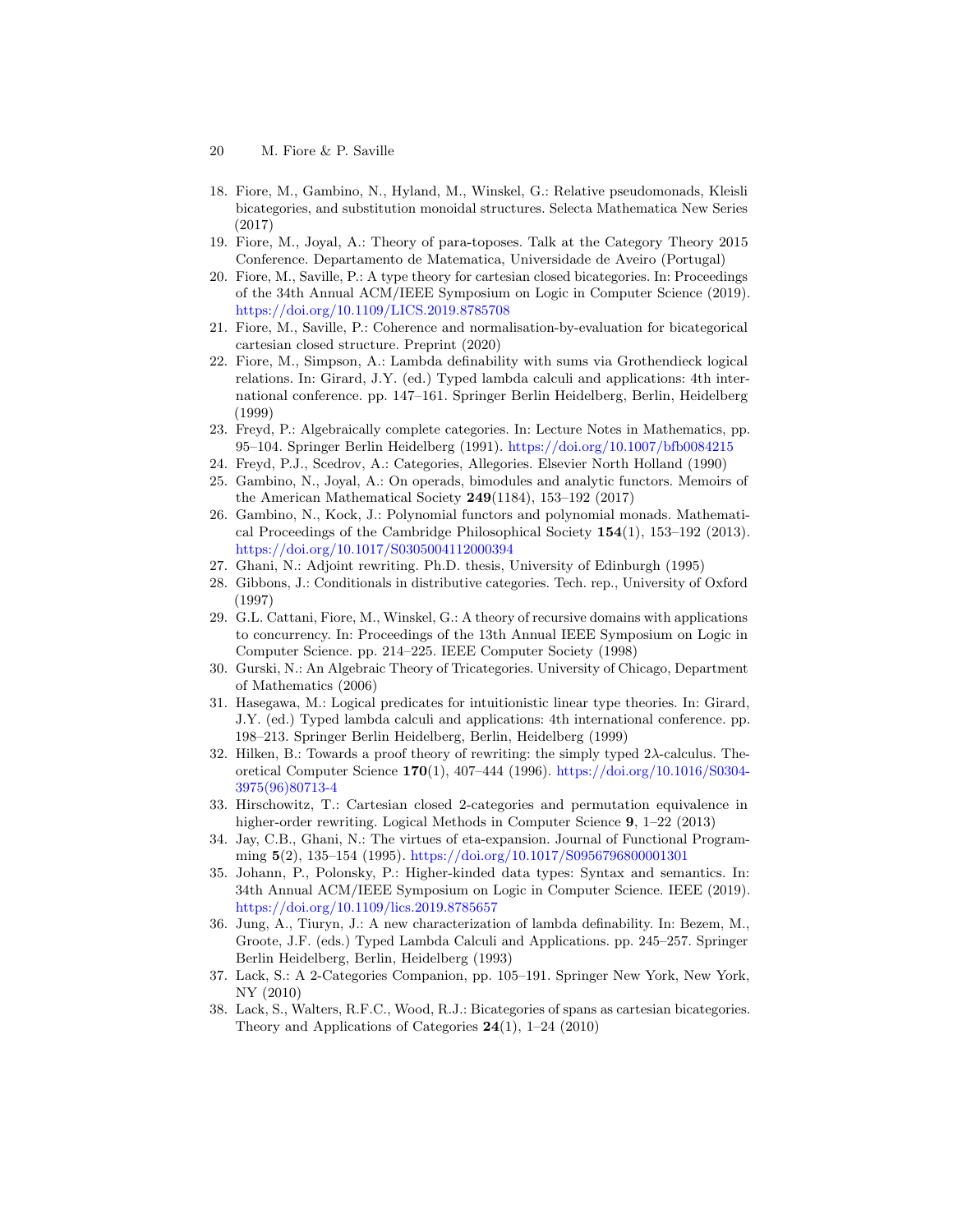- <span id="page-20-1"></span>39. Lafont, Y.: Logiques, catégories et machines. Ph.D. thesis, Université Paris VII (1987)
- <span id="page-20-7"></span>40. Lambek, J., Scott, P.J.: Introduction to Higher Order Categorical Logic. Cambridge University Press, New York, NY, USA (1986)
- <span id="page-20-8"></span>41. Leinster, T.: Basic bicategories (May 1998), [https://arxiv.org/pdf/math/9810017.](https://arxiv.org/pdf/math/9810017.pdf) [pdf](https://arxiv.org/pdf/math/9810017.pdf)
- <span id="page-20-10"></span>42. Leinster, T.: Higher operads, higher categories. No. 298 in London Mathematical Society Lecture Note Series, Cambridge University Press (2004)
- <span id="page-20-17"></span>43. Ma, Q.M., Reynolds, J.C.: Types, abstraction, and parametric polymorphism, part 2. In: Brookes, S., Main, M., Melton, A., Mislove, M., Schmidt, D. (eds.) Mathematical Foundations of Programming Semantics. pp. 1–40. Springer Berlin Heidelberg, Berlin, Heidelberg (1992)
- <span id="page-20-11"></span>44. Mac Lane, S.: Categories for the Working Mathematician, Graduate Texts in Mathematics, vol. 5. Springer-Verlag New York, second edn. (1998). <https://doi.org/10.1007/978-1-4757-4721-8>
- <span id="page-20-12"></span>45. Mac Lane, S., Paré, R.: Coherence for bicategories and indexed categories. Journal of Pure and Applied Algebra 37, 59–80 (1985). [https://doi.org/10.1016/0022-](https://doi.org/10.1016/0022-4049(85)90087-8) [4049\(85\)90087-8](https://doi.org/10.1016/0022-4049(85)90087-8)
- <span id="page-20-0"></span>46. Marmolejo, F., Wood, R.J.: Kan extensions and lax idempotent pseudomonads. Theory and Applications of Categories  $26(1)$ , 1–29 (2012)
- <span id="page-20-16"></span>47. Mitchell, J.C., Scedrov, A.: Notes on sconing and relators. In: Börger, E., J., G., Kleine Büning, H., Martini, S., Richter, M.M. (eds.) Computer Science Logic. pp. 352–378. Springer Berlin Heidelberg, Berlin, Heidelberg (1993)
- <span id="page-20-19"></span>48. Ouaknine, J.: A two-dimensional extension of Lambek's categorical proof theory. Master's thesis, McGill University (1997)
- <span id="page-20-9"></span>49. Paquet, H.: Probabilistic concurrent game semantics. Ph.D. thesis, University of Cambridge (2020)
- <span id="page-20-14"></span>50. Plotkin, G.D.: Lambda-definability and logical relations. Tech. rep., University of Edinburgh School of Artificial Intelligence (1973), memorandum SAI-RM-4
- <span id="page-20-3"></span>51. Power, A.J.: An abstract formulation for rewrite systems. In: Pitt, D.H., Rydeheard, D.E., Dybjer, P., Pitts, A.M., Poigné, A. (eds.) Category Theory and Computer Science. pp. 300–312. Springer Berlin Heidelberg, Berlin, Heidelberg (1989)
- <span id="page-20-13"></span>52. Power, A.J.: Coherence for bicategories with finite bilimits I. In: Gray, J.W., Scedrov, A. (eds.) Categories in Computer Science and Logic: Proceedings of the AMS-IMS-SIAM Joint Summer Research Conference, vol. 92, pp. 341–349. AMS (1989)
- <span id="page-20-18"></span>53. Power, A.J.: A general coherence result. Journal of Pure and Applied Algebra 57(2), 165–173 (1989). [https://doi.org/https://doi.org/10.1016/0022-4049\(89\)90113-8](https://doi.org/https://doi.org/10.1016/0022-4049(89)90113-8)
- <span id="page-20-2"></span>54. Rydeheard, D.E., Stell, J.G.: Foundations of equational deduction: A categorical treatment of equational proofs and unification algorithms. In: Pitt, D.H., Poigné, A., Rydeheard, D.E. (eds.) Category Theory and Computer Science. pp. 114–139. Springer Berlin Heidelberg, Berlin, Heidelberg (1987)
- <span id="page-20-6"></span>55. Saville, P.: Cartesian closed bicategories: type theory and coherence. Ph.D. thesis, University of Cambridge (Submitted)
- <span id="page-20-5"></span>56. Seely, R.A.G.: Modelling computations: A 2-categorical framework. In: Gries, D. (ed.) Proceedings of the 2nd Annual IEEE Symposium on Logic in Computer Science. pp. 65–71. IEEE Computer Society Press (June 1987)
- <span id="page-20-15"></span>57. Statman, R.: Logical relations and the typed λ-calculus. Information and Control 65, 85–97 (1985)
- <span id="page-20-4"></span>58. Stell, J.: Modelling term rewriting systems by sesqui-categories. In: Proc. Catégories, Algèbres, Esquisses et Néo-Esquisses (1994)